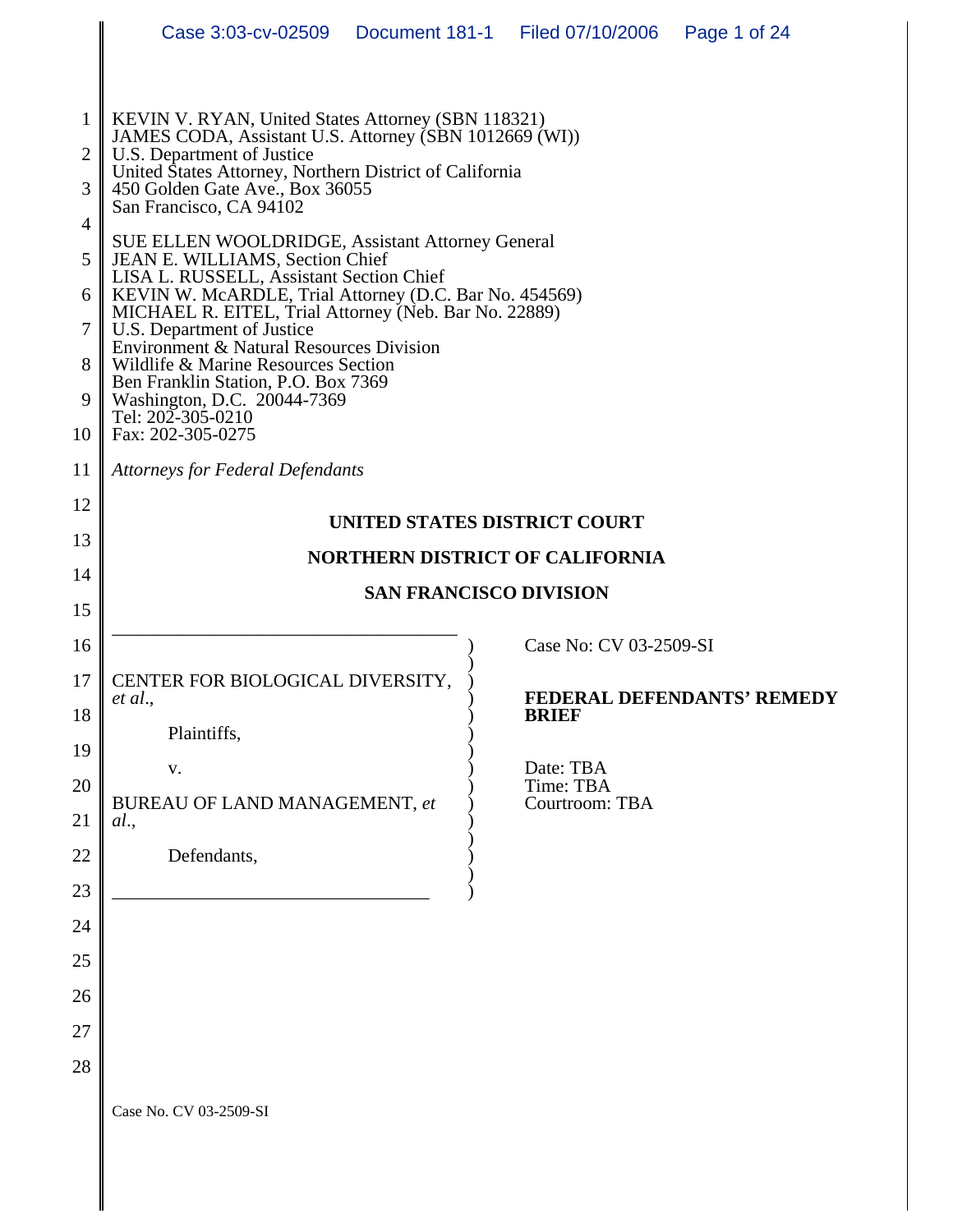TABLE OF CONTENTS

PAGE

| $\overline{2}$ |           |                                                                                                                               |  |
|----------------|-----------|-------------------------------------------------------------------------------------------------------------------------------|--|
| 3              |           |                                                                                                                               |  |
| $\overline{4}$ |           |                                                                                                                               |  |
| 5              | I.        | THE COURT'S OPINION AND ORDER ON CROSS-MOTIONS FOR                                                                            |  |
| 6              | II.       | LEGAL STANDARDS GOVERNING THE REMEDIES IN ACTIONS                                                                             |  |
| 7              | III.      | STANDARDS GOVERNING THE ISSUANCE OF INJUNCTIVE RELIEF  4                                                                      |  |
| 8              |           |                                                                                                                               |  |
| 9<br>10        | I.        | THE COURT SHOULD REMAND THE CHALLENGED AGENCY ACTIONS<br>TO THE BUREAU AND THE SERVICE FOR FURTHER ACTION  6                  |  |
| 11             | $\prod$ . | THE COURT SHOULD NARROWLY TAILOR THE ISSUANCE OF ANY                                                                          |  |
| 12             | III.      | THE COURT SHOULD VACATE THE CHALLENGED AGENCY                                                                                 |  |
| 13<br>14       |           | ACTIONS ONLY TO THE EXTENT NECESSARY TO MAINTAIN THE<br>ADMINISTRATIVE CLOSURES AND CURRENT MANAGEMENT IN<br><b>THE DUNES</b> |  |
| 15             |           | The 2005 Biological Opinion And The 2005 Record Of Decision  10<br>A.                                                         |  |
| 16             |           | <b>B.</b>                                                                                                                     |  |
| 17             |           | The Court Should Not Vacate Underlying Environmental Analysis And Land-<br>$\mathcal{C}$ .                                    |  |
| 18             |           | Use Planning Documents, Such As The Bureau's Final Environmental Impact                                                       |  |
| 19             |           |                                                                                                                               |  |
| 20             |           |                                                                                                                               |  |
| 21             | IV.       |                                                                                                                               |  |
| 22             |           |                                                                                                                               |  |
| 23             |           |                                                                                                                               |  |
| 24             |           |                                                                                                                               |  |
| 25             |           |                                                                                                                               |  |
| 26             |           |                                                                                                                               |  |
| 27             |           |                                                                                                                               |  |
| 28             |           |                                                                                                                               |  |
|                |           |                                                                                                                               |  |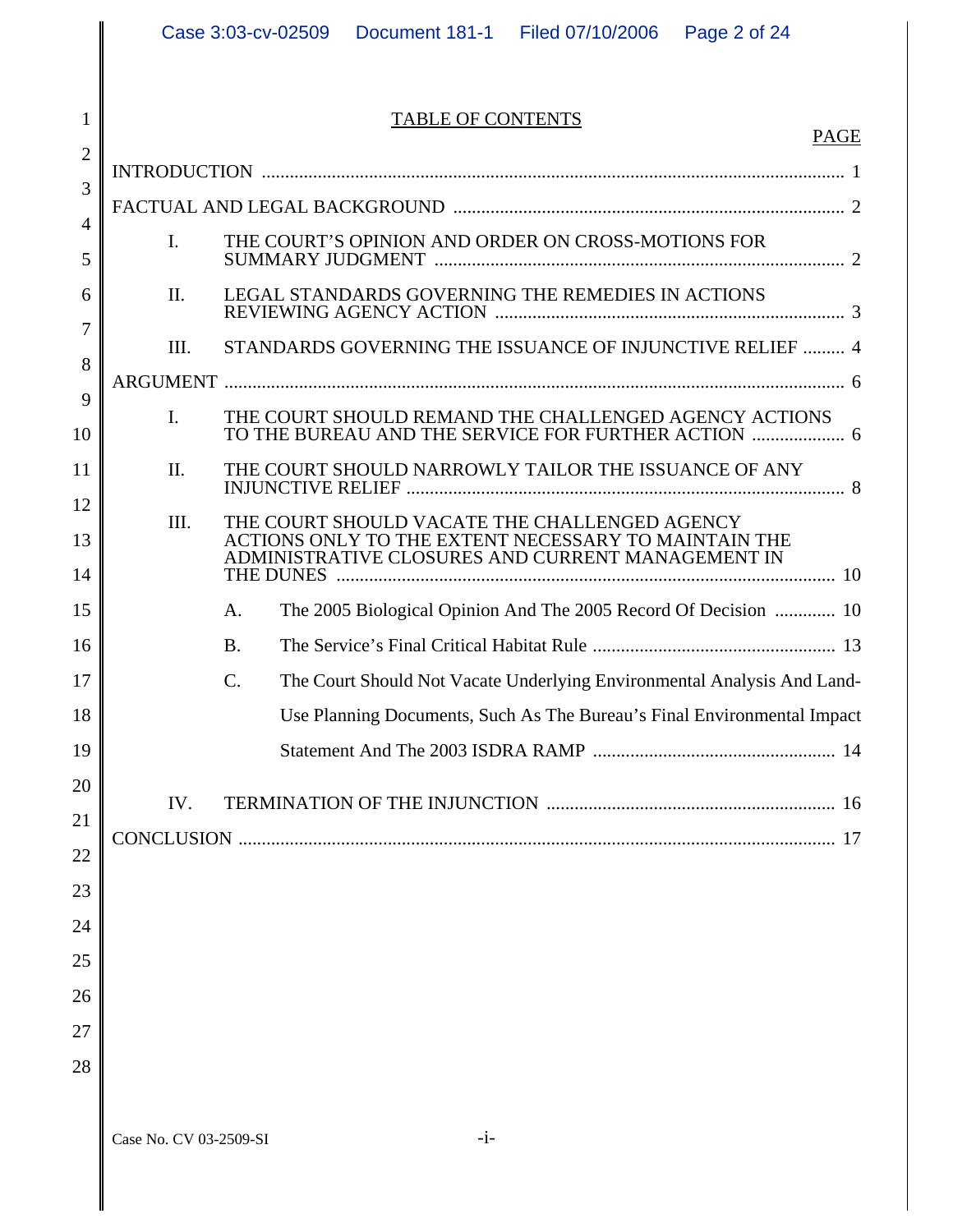# TABLE OF AUTHORITIES

|                     | <b>CASES</b><br><b>PAGE</b>                                                             |
|---------------------|-----------------------------------------------------------------------------------------|
| $\overline{2}$<br>3 |                                                                                         |
| 4                   |                                                                                         |
| 5                   | Am. Rivers v. Nat'l Marine Fisheries Serv., 126 F.3d 1118, 1124 (9th Cir. 1997)  16     |
| 6                   | American Sand Ass'n v. Dep't of Interior, 268 F. Supp. 2d 1250 (S.D. Cal. 2003)         |
| 7                   |                                                                                         |
| 8                   |                                                                                         |
| 9                   | Center for Biological Diversity v. Bureau of Land Management ("CBD v. BLM"),            |
| 10                  |                                                                                         |
| 11                  | Center for Biological Diversity v. Bureau of Land Management, 2004 WL 3030209,          |
| 12                  |                                                                                         |
| 13                  | Center For Biological Diversity v. Norton, 212 F. Supp. 2d 1217, 1221 (S.D. Cal. 2002)  |
| 14                  | Center for Biological Diversity v. U.S. Fish and Wildlife Serv., 2005 WL 2000928,       |
| 15                  |                                                                                         |
| 16                  | Central & South West Servs. v. United States EPA, 220 F.3d 683, 692 (5th Cir. 2000)  4  |
| 17                  |                                                                                         |
| 18                  | Fed. Power Comm'n v. Transcontinental Gas Pipe Line Corp., 423 U.S. 326, 333 (1976)     |
| 19                  | Forest Conservation Council v. U.S. Forest Serv., 66 F.3d 1489, 1496 (9th Cir. 1995)  5 |
| 20                  |                                                                                         |
| 21                  |                                                                                         |
| 22                  |                                                                                         |
| 23                  |                                                                                         |
| 24                  | International Union, United Mine Workers v. Federal Mine Safety & Health Admin.,        |
| 25                  |                                                                                         |
| 26                  |                                                                                         |
| 27                  |                                                                                         |
| 28                  |                                                                                         |
|                     |                                                                                         |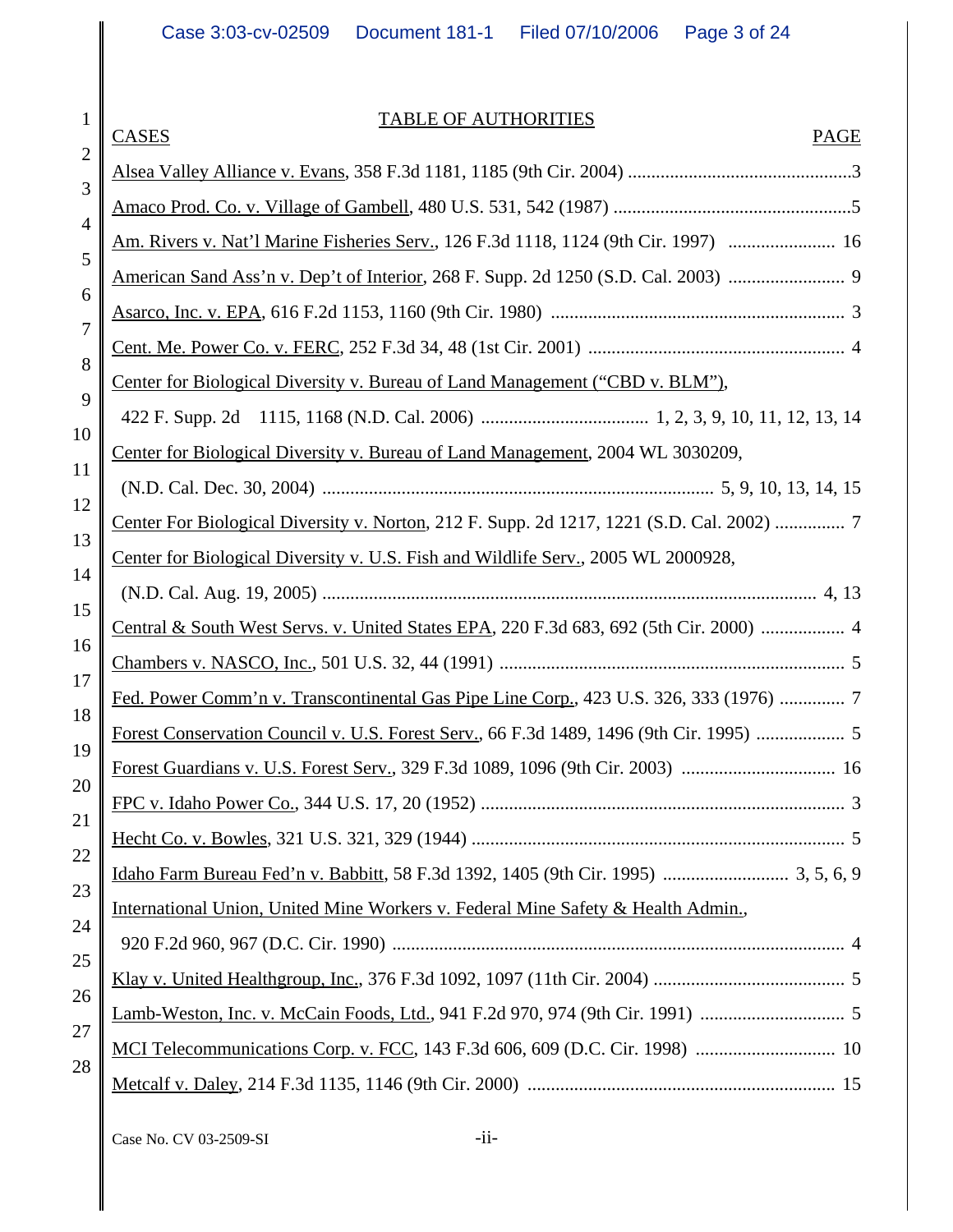| 1  |                                                                                                               |
|----|---------------------------------------------------------------------------------------------------------------|
| 2  |                                                                                                               |
| 3  |                                                                                                               |
| 4  |                                                                                                               |
| 5  | <u>Nat'l Wildlife Fed'n v. Nat'l Marine Fisheries Serv.</u> , 422 F.3d 782, 796 (9 <sup>th</sup> Cir. 2004) 5 |
| 6  | Northwest Resource Information Center v. Northwest Power Planning Council, 35 F.3d 1370                       |
| 7  |                                                                                                               |
| 8  |                                                                                                               |
| 9  |                                                                                                               |
| 10 | Pac. Coast Fed'n of Fisherman's Ass'ns v. U.S. Bureau of Reclamation ("PCFFA"),                               |
| 11 |                                                                                                               |
| 12 |                                                                                                               |
| 13 |                                                                                                               |
| 14 | Sw. Ctr. for Biological Diversity v. U.S. Forest Serv., 82 F. Supp. 2d 1070, 1079                             |
|    |                                                                                                               |
| 15 |                                                                                                               |
| 16 |                                                                                                               |
| 17 | United States v. Glenn-Colusa Irrigation Dist., 788 F. Supp. 1126, 1132 (E.D. Cal. 1992) 5                    |
| 18 | Vermont Yankee Nuclear Power Corp. v. Natural Res. Def. Council, 435 U.S. 519,                                |
| 19 |                                                                                                               |
| 20 |                                                                                                               |
| 21 |                                                                                                               |
| 22 |                                                                                                               |
| 23 |                                                                                                               |
| 24 | <b>STATUTES</b>                                                                                               |
| 25 |                                                                                                               |
| 26 |                                                                                                               |
| 27 |                                                                                                               |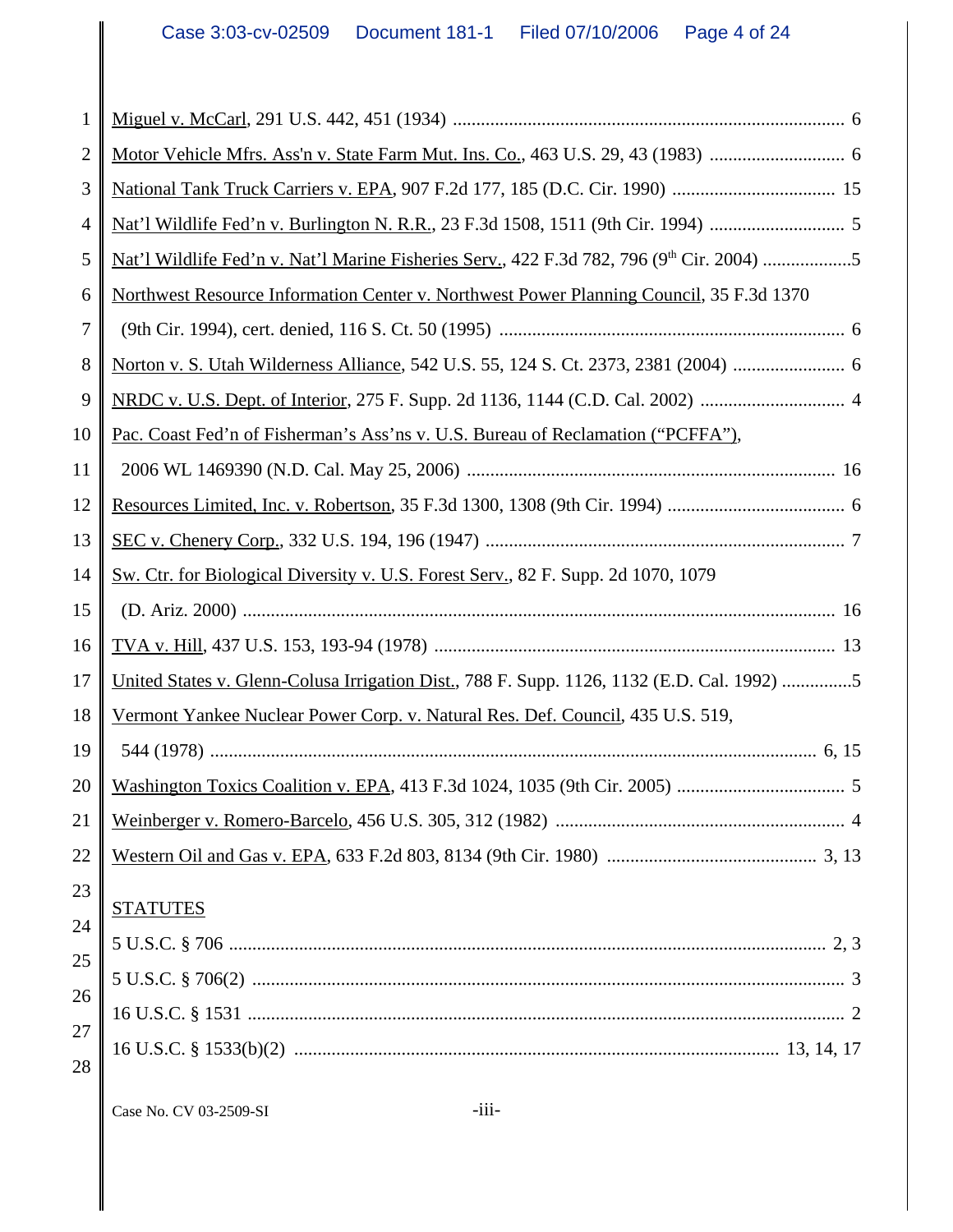| $\mathbf{1}$   |                                  |
|----------------|----------------------------------|
| $\overline{2}$ |                                  |
| 3              |                                  |
| $\overline{4}$ |                                  |
| 5              |                                  |
| 6              |                                  |
| 7              |                                  |
| 8              |                                  |
| 9              |                                  |
| 10             |                                  |
| 11             |                                  |
| 12             |                                  |
| 13             |                                  |
| 14             |                                  |
| 15             |                                  |
| 16             |                                  |
| 17             |                                  |
| 18             |                                  |
| 19             |                                  |
| 20             |                                  |
| 21             |                                  |
| 22             |                                  |
| 23             |                                  |
| 24             |                                  |
| 25             |                                  |
| 26             |                                  |
| 27             |                                  |
| 28             |                                  |
|                | $-iv-$<br>Case No. CV 03-2509-SI |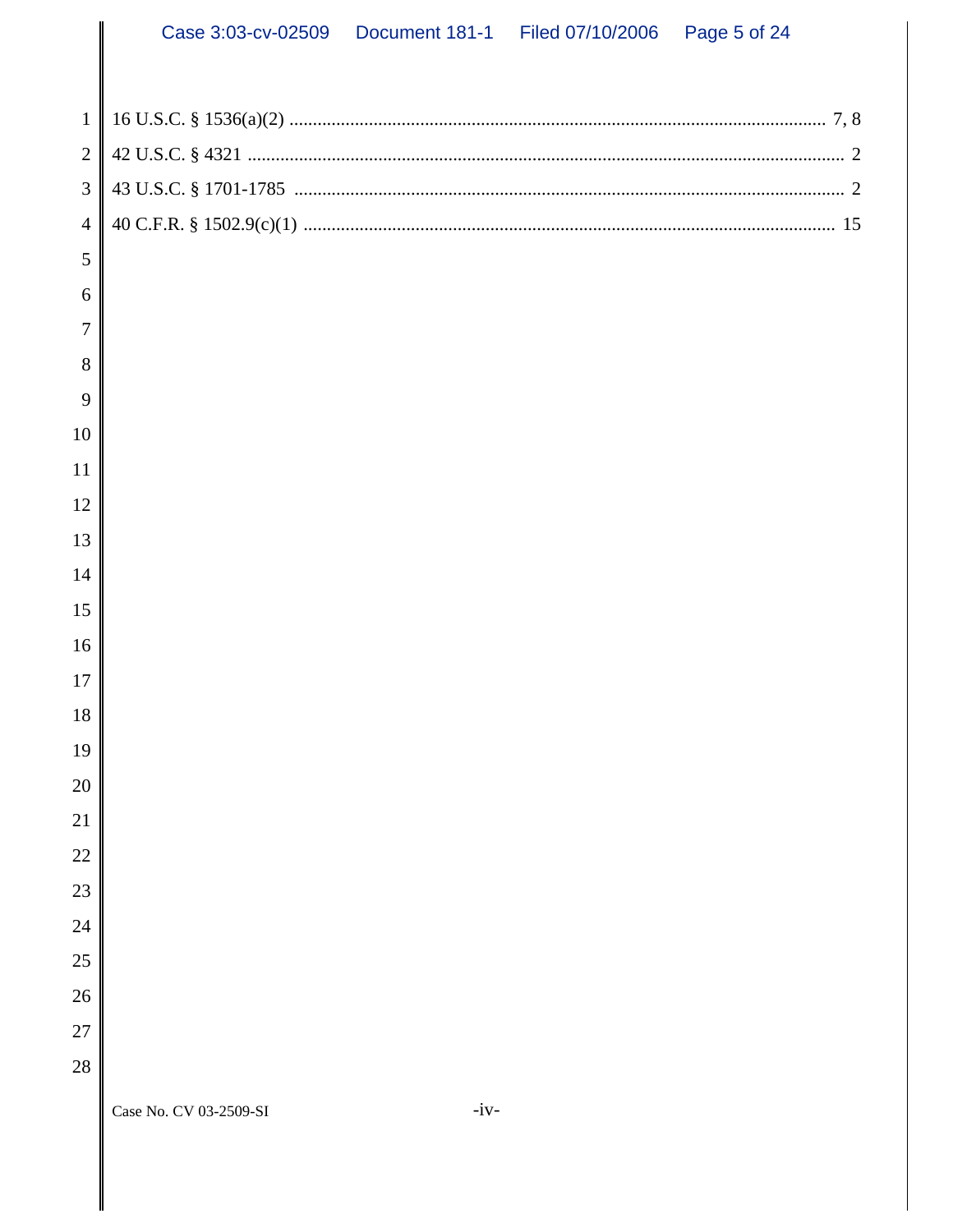| 1                                                                                                               | <b>ACRONYMS</b>                                   |                                                            |  |
|-----------------------------------------------------------------------------------------------------------------|---------------------------------------------------|------------------------------------------------------------|--|
| $\overline{2}$                                                                                                  | <b>Administrative Procedure Act</b><br><b>APA</b> |                                                            |  |
| 3<br><b>BLM</b><br><b>Bureau of Land Management</b><br>$\overline{4}$<br><b>Biological Opinion</b><br><b>BO</b> |                                                   |                                                            |  |
|                                                                                                                 |                                                   |                                                            |  |
| 5                                                                                                               | <b>CDCA</b>                                       | <b>California Desert Conservation Area</b>                 |  |
| 6                                                                                                               | <b>CEQ</b>                                        | <b>Council on Environmental Quality</b>                    |  |
| $\overline{7}$                                                                                                  | <b>DR</b>                                         | <b>Decision Record</b>                                     |  |
| 8                                                                                                               | <b>EIS</b>                                        | <b>Environmental Impact Statement</b>                      |  |
| 9                                                                                                               | <b>ESA</b>                                        | <b>Endangered Species Act</b>                              |  |
|                                                                                                                 | <b>FEIS</b>                                       | Final Environmental Impact Statement                       |  |
| 10                                                                                                              | <b>FLPMA</b>                                      | Federal Land Policy Management Act                         |  |
| 11                                                                                                              | <b>FWS</b>                                        | U.S. Fish and Wildlife Service                             |  |
| 12                                                                                                              | <b>ISDRA</b>                                      | <b>Imperial Sand Dunes Recreation Area</b>                 |  |
| 13                                                                                                              | <b>ITS</b>                                        | <b>Incidental Take Statement</b>                           |  |
| 14                                                                                                              | <b>NEPA</b>                                       | National Environmental Policy Act                          |  |
| 15                                                                                                              | <b>ORV</b>                                        | Off-Road Vehicle (interchangeable with OHV: Off-highway    |  |
| 16                                                                                                              |                                                   | Vehicle)                                                   |  |
| 17                                                                                                              | <b>PMV</b>                                        | Peirson's Milk-Vetch                                       |  |
| <b>RAMP</b><br>18                                                                                               |                                                   | <b>Imperial Sand Dunes Recreation Area Management Plan</b> |  |
|                                                                                                                 | <b>ROD</b>                                        | <b>Record of Decision</b>                                  |  |
| 19                                                                                                              |                                                   |                                                            |  |
| 20                                                                                                              |                                                   |                                                            |  |
| 21                                                                                                              |                                                   |                                                            |  |

22

23

24

25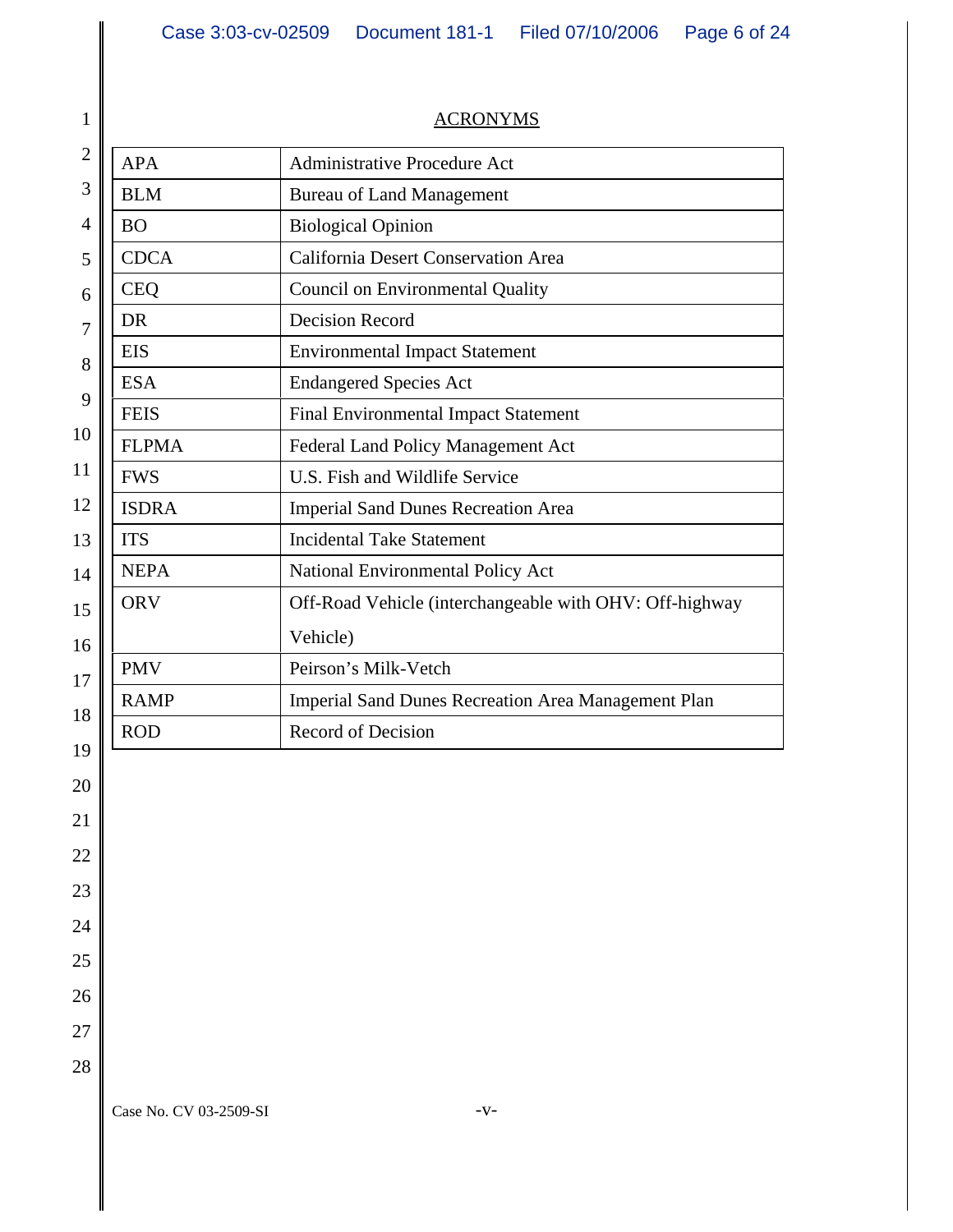| 1              | <b>TRODUCTION</b>                                                                                                                                                                                |
|----------------|--------------------------------------------------------------------------------------------------------------------------------------------------------------------------------------------------|
| $\overline{2}$ | Pursuant to the Court's March 14, 2006, Order Re: Cross Motions for Summary Judgment                                                                                                             |
| 3              | ("Order and Opinion"), Federal Defendants Bureau of Land Management ("BLM" or "Bureau") and                                                                                                      |
| 4              | the United States Fish and Wildlife Service ("FWS" or "Service") (collectively, "Federal Defendants")                                                                                            |
| 5              | hereby respond to the Court's request for briefing on the appropriate form of relief that should be                                                                                              |
| 6              | granted in this case. See Center for Biological Diversity v. Bureau of Land Management ("CBD v.                                                                                                  |
| 7              | <u>BLM</u> "), 422 F. Supp. 2d 1115, 1168 (N.D. Cal. 2006). <sup>1</sup>                                                                                                                         |
| 8              | In Plaintiffs' Response and Reply In Support of Motion for Summary Judgment ("Pls' Reply"),                                                                                                      |
| 9              | Plaintiffs represented to the Court that they seek the following relief in this case:                                                                                                            |
| 10             | Plaintiffs respectfully request that this Court vacate both FWS's 2005 biological opinion<br>and the BLM's Record of Decision based thereupon, remand the inadequate critical habitat            |
| 11             | designation, and issue an order maintaining the current vehicle closures at the Dunes until and<br>unless FWS develops a biological opinion and critical habitat designation consistent with the |
| 12             | ESA, and BLM produces an EIS and Record of Decision compatible with the ESA, NEPA, and<br>FLPMA.                                                                                                 |
| 13             | Pls' Reply at 2. As discussed below, and in light of the Court's Opinion and Order, Defendants largely                                                                                           |
| 14             | do not object to Plaintiffs' requested remedy, as it appropriately focuses on species protection and                                                                                             |
| 15             |                                                                                                                                                                                                  |
| 16             | satisfies the applicable requirement to narrowly tailor any remedy to the violations found by this Court.                                                                                        |
| 17             | Defendants disagree, however, with Plaintiffs' request for full vacatur of the 2005 BO and the                                                                                                   |
| 18             | 2005 ROD because such relief extends beyond what is necessary to address the violations found and                                                                                                |
| 19             | to protect the Peirson's milk-vetch (Astragalus magdalene var. peirsonii) ("PMV") and desert tortoise                                                                                            |
| 20             | (Gopherus agassizii) during remand. The 2005 ROD and 2005 BO are broad management documents                                                                                                      |
| 21             | implicating vast areas of public lands, and numerous activities that were not the subject or concern of                                                                                          |
| 22             | this litigation. By vacating the entire documents, numerous otherwise benign and beneficial actions                                                                                              |
| 23             | would be swept aside, resulting in overly intrusive and broad relief.                                                                                                                            |
| 24             |                                                                                                                                                                                                  |
|                |                                                                                                                                                                                                  |

<sup>26</sup> 27 28 <sup>1</sup> Federal Defendants submit this brief in response to the Court's Order requesting further briefing on remedy issues in this case. See CBD v. BLM, 422 F. Supp. 2d at 1168. In suggesting the appropriate scope of relief to be granted in this case, Federal Defendants do not waive and reserve the right to seek an appeal on the merits of this litigation and the relief ultimately ordered by this Court.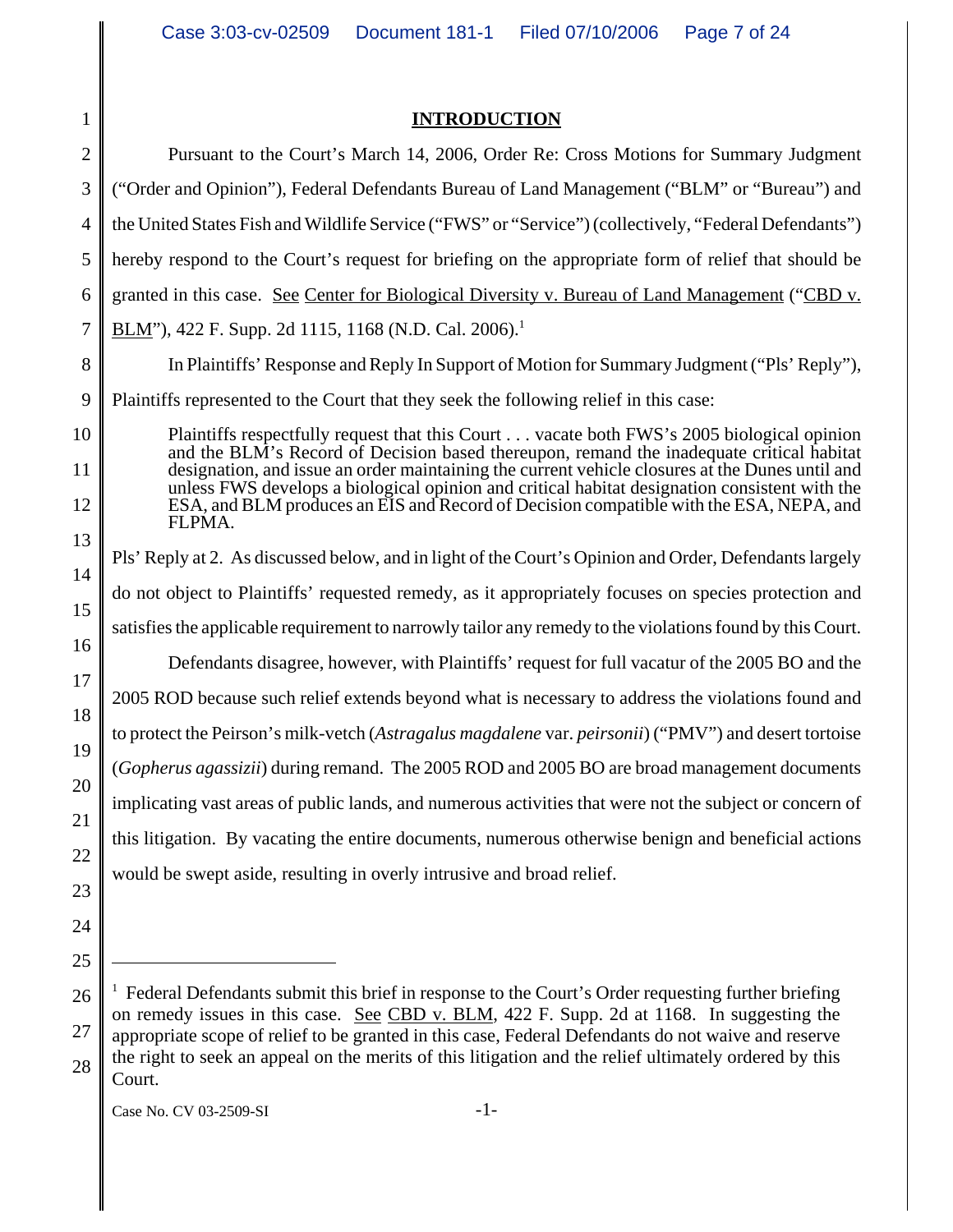1 2 3 4 5 6 7 8 9 10 11 12 At the same time, full vacatur of these agency actions would not provide additional protections for the PMV or desert tortoise and, indeed, could result in less species protection in the Imperial Sand Dunes Recreation Area ("Dunes" or "ISDRA"), as the Bureau would revert to older, less protective management documents to fulfill its management mandate for these public lands. These older management documents do not take into account updated information on species and habitat and do not contain many significant management actions that were incorporated into the 2005 ROD through the most recent public planning and consultation processes. Moreover, as explained below, the maintenance of the administrative closures in the Dunes during remand ensures that the PMV and the desert tortoise are adequately protected, thereby eliminating any concerns over leaving portions of the 2005 BO and the 2005 ROD in place. Consequently, Federal Defendants believe that the most appropriate remedy would be to vacate the 2005 BO and the 2005 ROD only to the extent necessary to maintain the administrative closures in the Dunes during the remand period.

17

18

19

20

21

22

23

24

25

26

27

28

### **FACTUAL AND LEGAL BACKGROUND**

## **I. THE COURT'S OPINION AND ORDER ON CROSS-MOTIONS FOR SUMMARY JUDGMENT.**

Plaintiffs filed an eight-count Second Amended Complaint on June 3, 2005, against the Bureau and the Service, alleging violations of the Endangered Species Act ("ESA"), 16 U.S.C. §§ 1531, *et seq*., the National Environmental Policy Act ("NEPA"), 42 U.S.C. §§ 4321, *et seq*., the Federal Land Policy and Management Act of 1976 ("FLPMA"), 43 U.S.C. §§ 1701-1785, and the Administrative Procedure Act ("APA"), 5 U.S.C. § 706, with respect to the designation of critical habitat for the PMV on August 4, 2004, the issuance of a Biological Opinion ("BO") regarding management of the Dunes pursuant to the 2003 ISDRA Recreation Area Management Plan ("RAMP") on January 25, 2005, the issuance of the Final Environmental Impact Statement ("FEIS") for the ISDRA RAMP, and the issuance of the Record of Decision ("ROD") for, the ISDRA RAMP on March 24, 2005.

In the Court's March 14, 2006 Order and Opinion, the Court found certain deficiencies with the following agency actions promulgated by the Service: (1) the 2005 BO for the PMV; (2) the Incidental Take Statement for the desert tortoise; and (3) the critical habitat determination for the PMV. See CBD v. BLM, 422 F. Supp. 2d at 1121-22. The Court also found certain deficiencies with the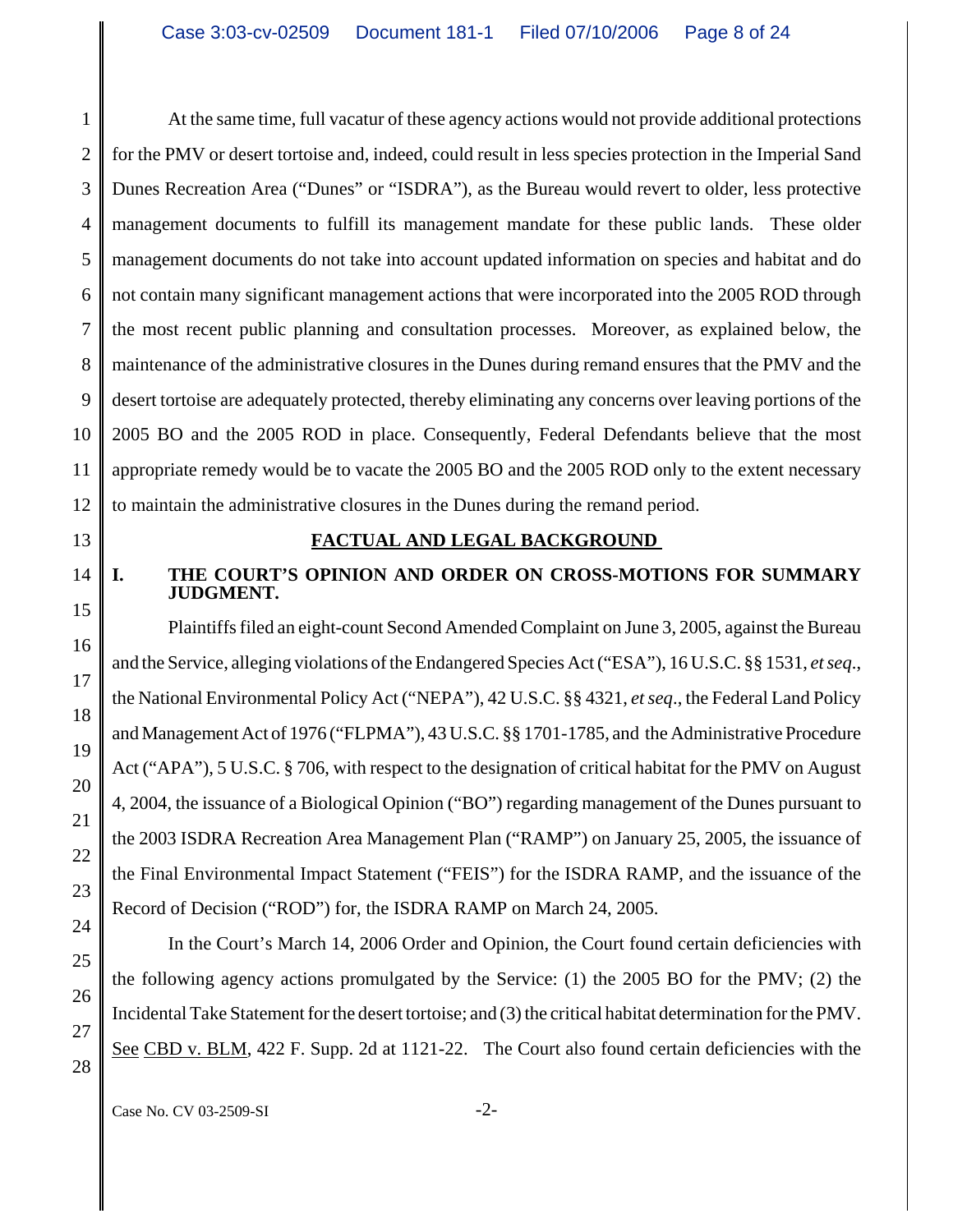1 2 3 following agency actions promulgated by the Bureau: (1) the FEIS and (2) 2005 ROD. Id. Plaintiffs did not challenge and the Court did not rule on the 2003 ISDRA RAMP or the desert tortoise jeopardy analysis in the 2005 BO. Id.

The Court ordered the parties to submit briefs addressing remedies. Id. at 1168. Thereafter, the parties engaged in discussions regarding the appropriate form of relief, but were ultimately unable to agree on the form of relief that should be granted in this case. See Docket Nos. 175-180.

4

## **II. LEGAL STANDARDS GOVERNING THE REMEDIES IN ACTIONS REVIEWING AGENCY ACTION.**

It is well settled under APA section 706(2) that, should a court determine that an agency action is in error, the only appropriate remedy is for the court to remand the action to the agency for further consideration and a new decision. See, e.g., Asarco, Inc. v. EPA, 616 F.2d 1153, 1160 (9th Cir. 1980) ("If the court determines that the agency's course of inquiry was insufficient or inadequate, it should remand the matter to the agency for further consideration."); FPC v. Idaho Power Co., 344 U.S. 17, 20 (1952) ("[T]he function of the reviewing court ends when an error of law is laid bare. At that point the matter once more goes to the [agency] for reconsideration."). This limitation is dictated by the language of the APA, which states that the Court "shall . . . hold unlawful and set aside agency action, findings, and conclusions" found to be arbitrary and capricious or not in accordance with statutory authority. 5 U.S.C. § 706.

"Ordinarily when a regulation is not promulgated in compliance with the APA, the regulation is invalid. . . ." Idaho Farm Bureau Fed'n v. Babbitt, 58 F.3d 1392, 1405 (9<sup>th</sup> Cir. 1995) (finding failure to provide the public with an opportunity to review United States Geological Survey report constitute a significant procedural error by the Secretary of the Interior), citing Western Oil and Gas v. EPA, 633 F.2d 803, 813-14 ( $9<sup>th</sup>$  Cir. 1980); see also 5 U.S.C. § 706(2). Under these circumstances, the unlawful administrative action is typically vacated and set aside. See Alsea Valley Alliance v. Evans, 358 F.3d 1181, 1185 ( $9<sup>th</sup>$  Cir. 2004) ("Although not without exception, vacatur of an unlawful agency rule normally accompanies a remand." (citing Idaho Farm, 58 F.3d at 1405)). However, "when equity demands, the regulation can be left in place while the agency follows the necessary procedures." Idaho Farm, 58 F.3d at 1405.

Case No. CV 03-2509-SI -3-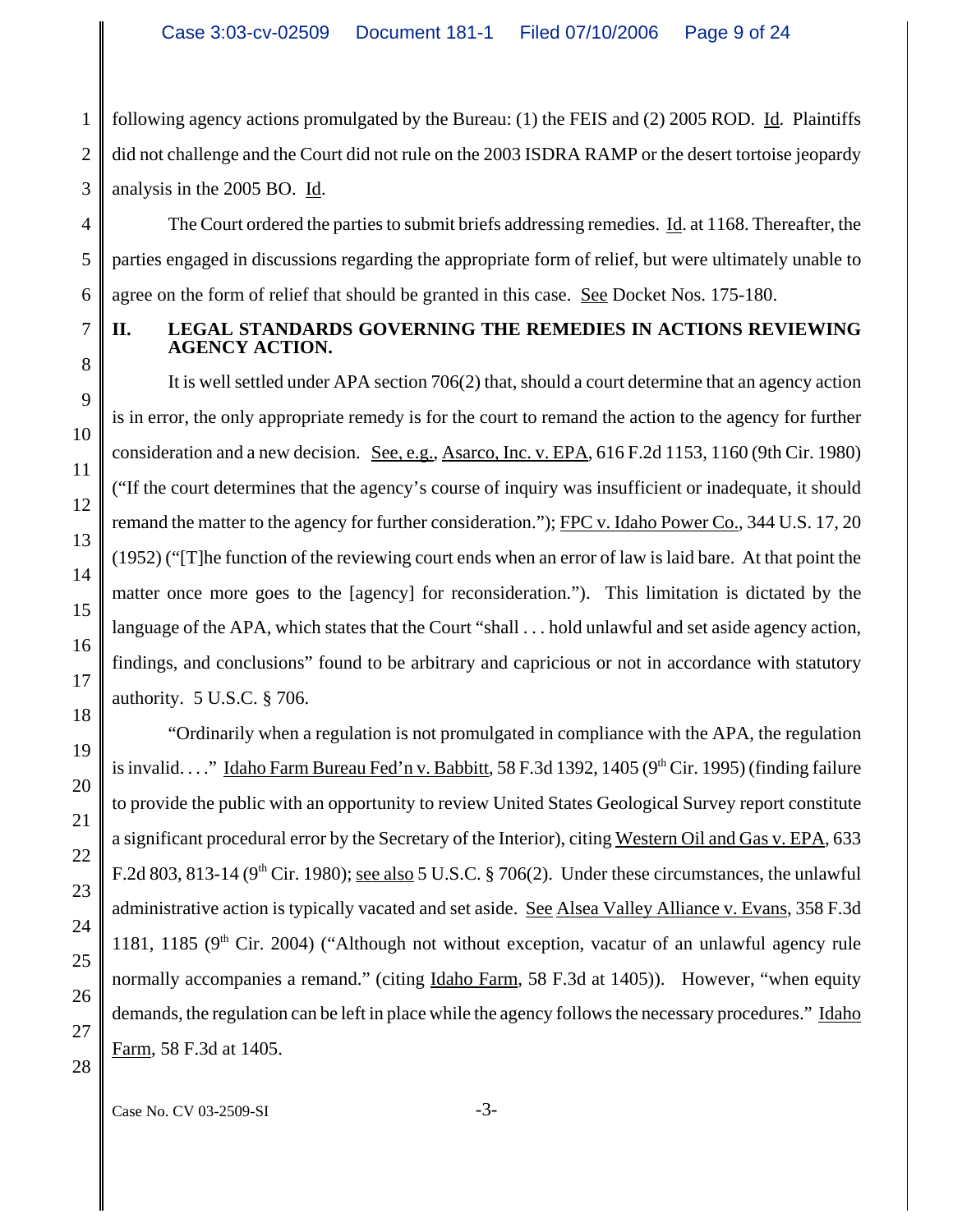| $\mathbf{1}$   | Several Circuits have weighed a number of factors in determining whether or not to set aside              |                                                                                                                   |  |
|----------------|-----------------------------------------------------------------------------------------------------------|-------------------------------------------------------------------------------------------------------------------|--|
| $\overline{2}$ | a rule:                                                                                                   |                                                                                                                   |  |
| 3              | (1)                                                                                                       | The purposes of the substantive statute under which the agency was acting;                                        |  |
| 4              | (2)                                                                                                       | The magnitude of the administrative error and how extensive, substantive, and serious<br>it was;                  |  |
| 5<br>6         | (3)                                                                                                       | The possibility the agency will be able to substantiate its decision given an opportunity<br>to do so;            |  |
| 7<br>8         | (4)                                                                                                       | the likelihood that the errors can be mended and that such changes can be made without<br>altering the order;     |  |
| 9              | (5)                                                                                                       | equity and public interest considerations;                                                                        |  |
| 10             | (6)                                                                                                       | the potential prejudice to those who will be affected by maintaining the status quo; and                          |  |
| 11             | (7)                                                                                                       | the disruptive consequences of an interim change, which could include invalidating or<br>enjoining agency action. |  |
| 12             | See International Union, United Mine Workers v. Federal Mine Safety & Health Admin., 920 F.2d 960,        |                                                                                                                   |  |
| 13             |                                                                                                           | 967 (D.C. Cir. 1990); Cent. Me. Power Co. v. FERC, 252 F.3d 34, 48 (1 <sup>st</sup> Cir. 2001); Central & South   |  |
| 14             | West Servs. v. EPA, 220 F.3d 683, 692 ( $5th$ Cir. 2000) (finding EPA's failure to explain why it did not |                                                                                                                   |  |
| 15             | adopt a national variance for the electric utilities did not require vacatur because the agency may be    |                                                                                                                   |  |
| 16             | able to justify its decision and the annulment would disrupt a rule that applies to their members of the  |                                                                                                                   |  |
| 17             | regulated community); Center for Biological Diversity v. U.S. Fish and Wildlife Serv., 2005 WL            |                                                                                                                   |  |
| 18             | 2000928, at * 16 (N.D. Cal. Aug. 19, 2005); see also NRDC v. U.S. Dept. of Interior, 275 F. Supp. 2d      |                                                                                                                   |  |
| 19             |                                                                                                           | 1136, 1144 (C.D. Cal. 2002).                                                                                      |  |
| 20             | III.                                                                                                      | STANDARDS GOVERNING THE ISSUANCE OF INJUNCTIVE RELIEF.                                                            |  |
| 21             |                                                                                                           | An injunction is an "extraordinary remedy" that "should issue only where the intervention of                      |  |
| $\mathcal{L}$  |                                                                                                           | a count of country the accountial in order offectually to meeted. cooper injuries otherwise                       |  |

22 23 24 25 26 27 28 a court of equity 'is essential in order effectually to protect . . . against injuries otherwise irremediable.'" Weinberger v. Romero-Barcelo, 456 U.S. 305, 312 (1982) (citations omitted). An injunction "is not a remedy which issues as a matter of course," id. at 311 (citation omitted), and "has never been regarded as strictly a matter of right, even though irreparable injury may otherwise result to the plaintiff." Id. at 312 (citation omitted). "In exercising their sound discretion, courts of equity should pay particular regard for the public consequences in employing the extraordinary remedy of injunction." Id.

Case No. CV 03-2509-SI -4-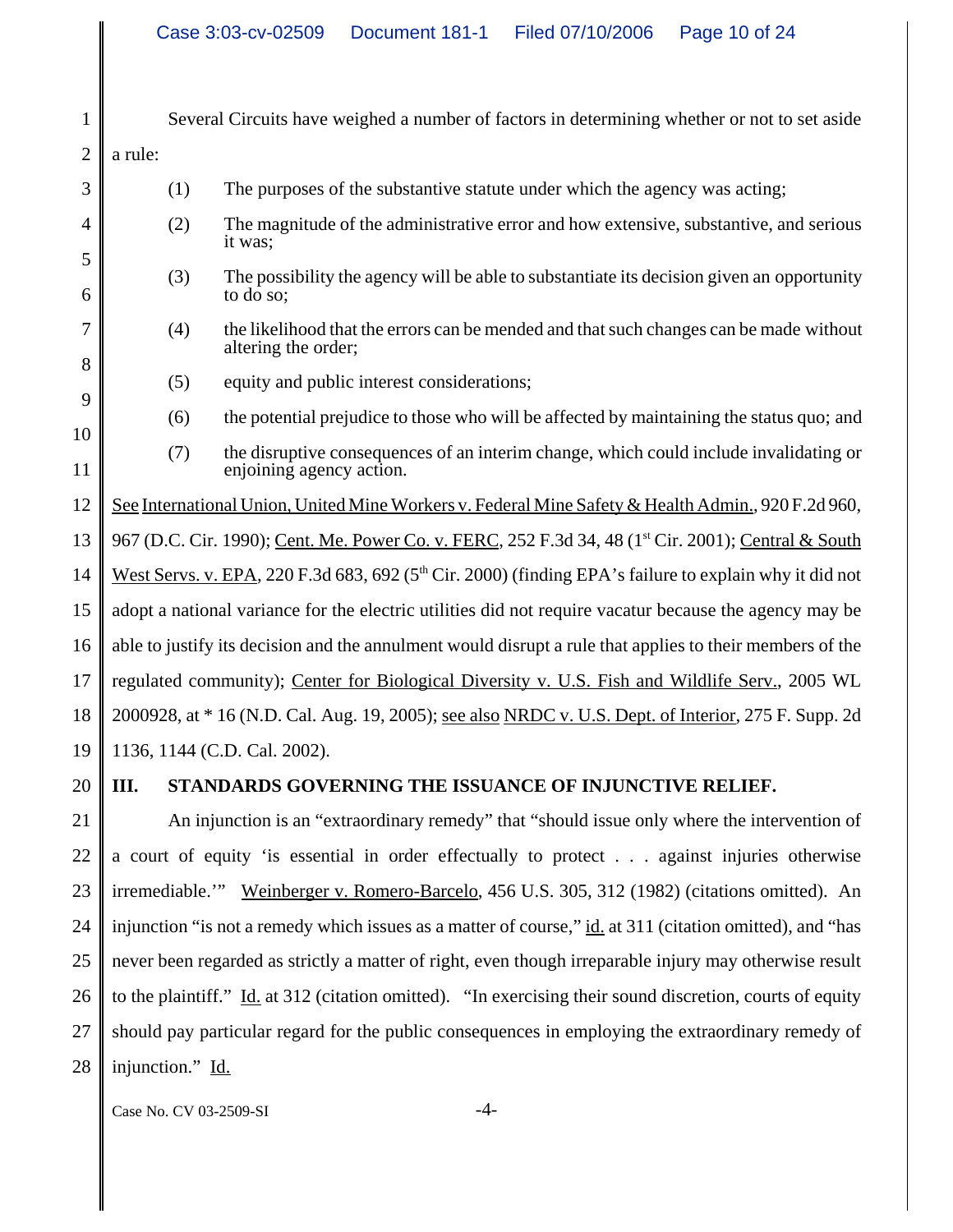1 2 3 4 5 6 7 8 9 10 11 12 "The standard for a permanent injunction is essentially the same as for a preliminary injunction except that the plaintiff must show actual success on the merits instead of a likelihood of success." Klay v. United Healthgroup, Inc. 376 F.3d 1092, 1097  $(11<sup>th</sup> Cir. 2004)$  (citation omitted). When a federal court considers the propriety of injunctive relief, it must balance the equities of the case, considering the potential harms of granting and denying relief to each party, in an effort to "mold each decree to the necessities of the particular case." Weinberger v. Romero-Barcelo, 456 U.S. at 312 (quoting Hecht Co. v. Bowles, 321 U.S. 321, 329 (1944)); see also Amoco Prod. Co. v. Village of Gambell, 480 U.S. 531, 542 (1987) ("In each case, a court must balance the competing claims of injury and must consider the effect on each party of the granting or withholding of the requested relief."); Forest Conservation Council v. U.S. Forest Serv., 66 F.3d 1489, 1496 (9th Cir. 1995) ("Injunctive relief is an equitable remedy, requiring the court to engage in the traditional balance of harms analysis, even in the context of environmental litigation.").

13 14 15 16 17 18 19 20 21 22 23 24 25 26 27 In cases under the ESA, however, Congress has altered the traditional balance-of-harms calculus by making it clear that the endangered species should be afforded "the highest of priorities." TVA v. Hill, 437 U.S. 153, 193-95 (1978). In other words, the balance of hardships tips in favor of the endangered species. Nat'l Wildlife Fed'n v. Burlington N. R.R., 23 F.3d 1508, 1511 (9th Cir. 1994); Center for Biological Diversity v. Bureau of Land Management, Civ. No. 03-2509-SI, 2004 WL 3030209, at \* 5 (N.D. Cal. Dec. 30, 2004). Even though Congress tipped the balance in favor of endangered species, a court may not enter injunctive relief unless there is a showing of likely irreparable harm to the species. Nat'l Wildlife Fed'n v. Nat'l Marine Fisheries Serv., 422 F.3d 782, 796 (9<sup>th</sup> Cir. 2005), remanded, 2005 WL 2488447 (D. Or. Sept. 1, 2005) (noting that showing of irreparable harm "indicates that the issuance of an injunction is appropriate"); Burlington N., 23 F.3d at 1511; see also United States v. Glenn-Colusa Irrigation Dist., 788 F. Supp. 1126, 1132 (E.D. Cal. 1992) (injunction is appropriate if defendant is violating a provision of the ESA and if "injury to the [listed species] is likely and irreparable"); Washington Toxics Coalition v. EPA, 413 F.3d 1024, 1035  $(9<sup>th</sup> Cir. 2005)$  (injunction not required where action agency establishes that actions occurring during remand are non-jeopardizing).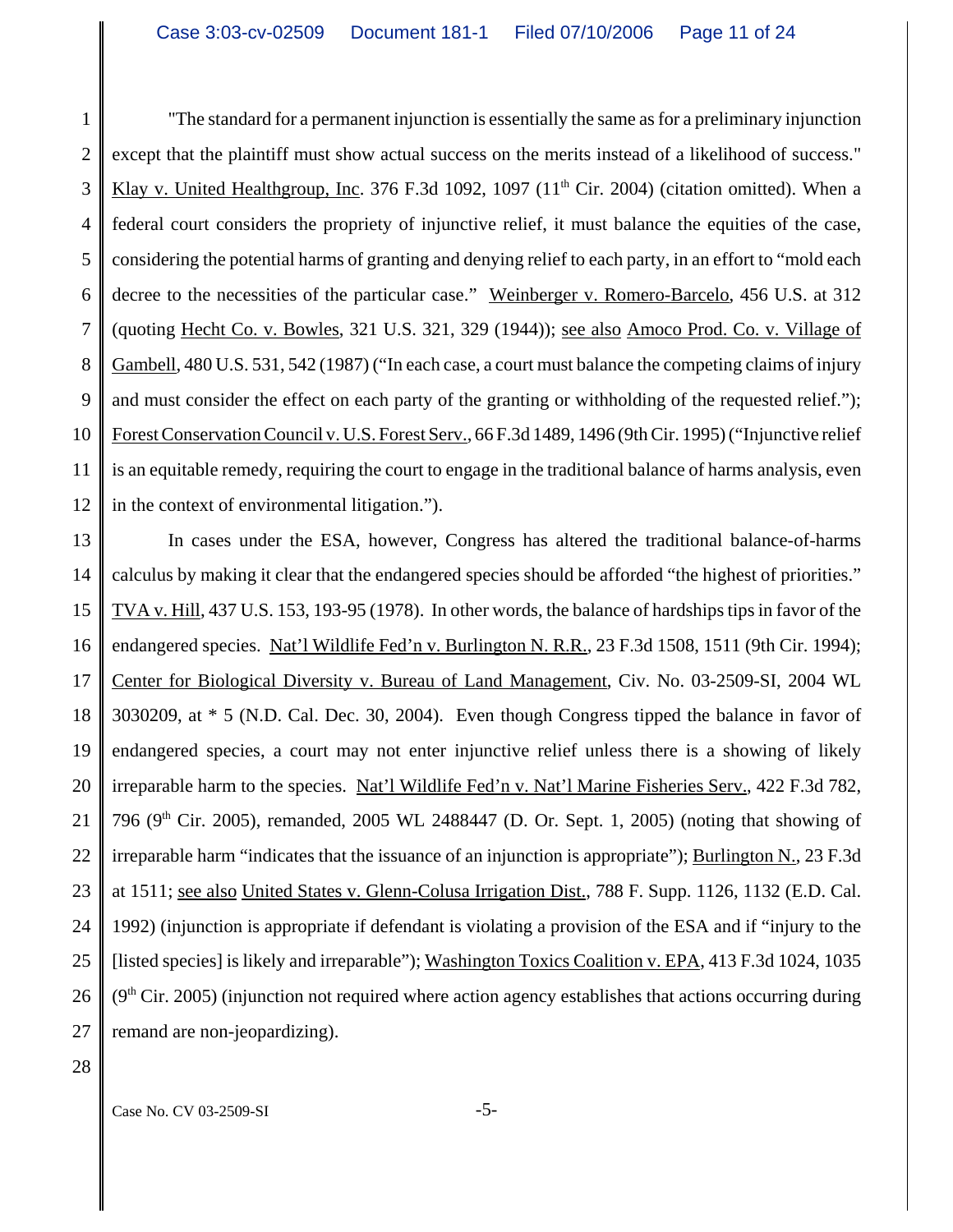1 2 3 4 5 6 7 8 9 10 11 Furthermore, "[b]ecause of their very potency, inherent powers must be exercised with restraint and discretion." Chambers v. NASCO, Inc., 501 U.S. 32, 44 (1991). Under the law of this Circuit, any remedy should be appropriately tailored to addressing the violation found. Idaho Farm Bureau Fed'n v. Babbitt, 58 F.3d 1392, 1405-06 (9th Cir. 1995) (declining to issue more drastic remedy "when a more closely tailored remedy is available"); Lamb-Weston, Inc. v. McCain Foods, Ltd., 941 F.2d 970, 974 (9th Cir. 1991) ("Injunctive relief . . . must be tailored to remedy the specific harm alleged."); see e.g., Norton v. S. Utah Wilderness Alliance, 542 U.S. 55, 66-67 (2004) (Courts are "to avoid judicial entanglement in abstract policy disagreements which courts lack both expertise and information to resolve," because, otherwise, "it would ultimately become the task of the supervising court, rather than the agency, to work out compliance with the broad statutory mandate, injecting the judge into day-today agency management").

- 12
- 13

14

15

16

17

18

19

20

21

22

23

24

25

26

27

28

### **ARGUMENT**

### **I. THE COURT SHOULD REMAND THE CHALLENGED AGENCY ACTIONS TO THE BUREAU AND THE SERVICE FOR FURTHER ACTION.**

As dictated by the APA, the Court should remand the agency actions challenged in this case – i.e., the 2005 BO, the critical habitat determination, the 2005 ROD, and the FEIS – to the Bureau and the Service, so that the agencies can correct the deficiencies identified by the Court in its Opinion and Order. See Idaho Farm Bureau Fed'n v. Babbitt, 58 F.3d 1392, 1405-06 (9<sup>th</sup> Cir. 1995) (ordering remand to Fish and Wildlife Service for notice and comment and review of record to make decision on whether to list the Bruneau Hot Springs snail as endangered); Resources Limited, Inc. v. Robertson, 35 F.3d 1300, 1308 (9th Cir. 1994); Nw. Res. Info. Ctr. v. Nw. Power Planning Council, 35 F.3d 1371  $(9<sup>th</sup> Cir. 1994)$ .

In remanding the agency actions, the Court should not dictate the manner in which the agencies should correct the deficiencies identified in the Court's opinion. The Supreme Court has made clear that a reviewing court may not substitute its judgment for that of the agency. Motor Vehicle Mfrs. Ass'n v. State Farm Mut. Ins. Co., 463 U.S. 29, 43 (1983). While a court may use its power to compel action that involves the exercise of discretion by a federal agency, it may not direct the outcome of the exercise of that discretion. Miguel v. McCarl, 291 U.S. 442, 451 (1934) (court has authority to

Case No. CV 03-2509-SI -6-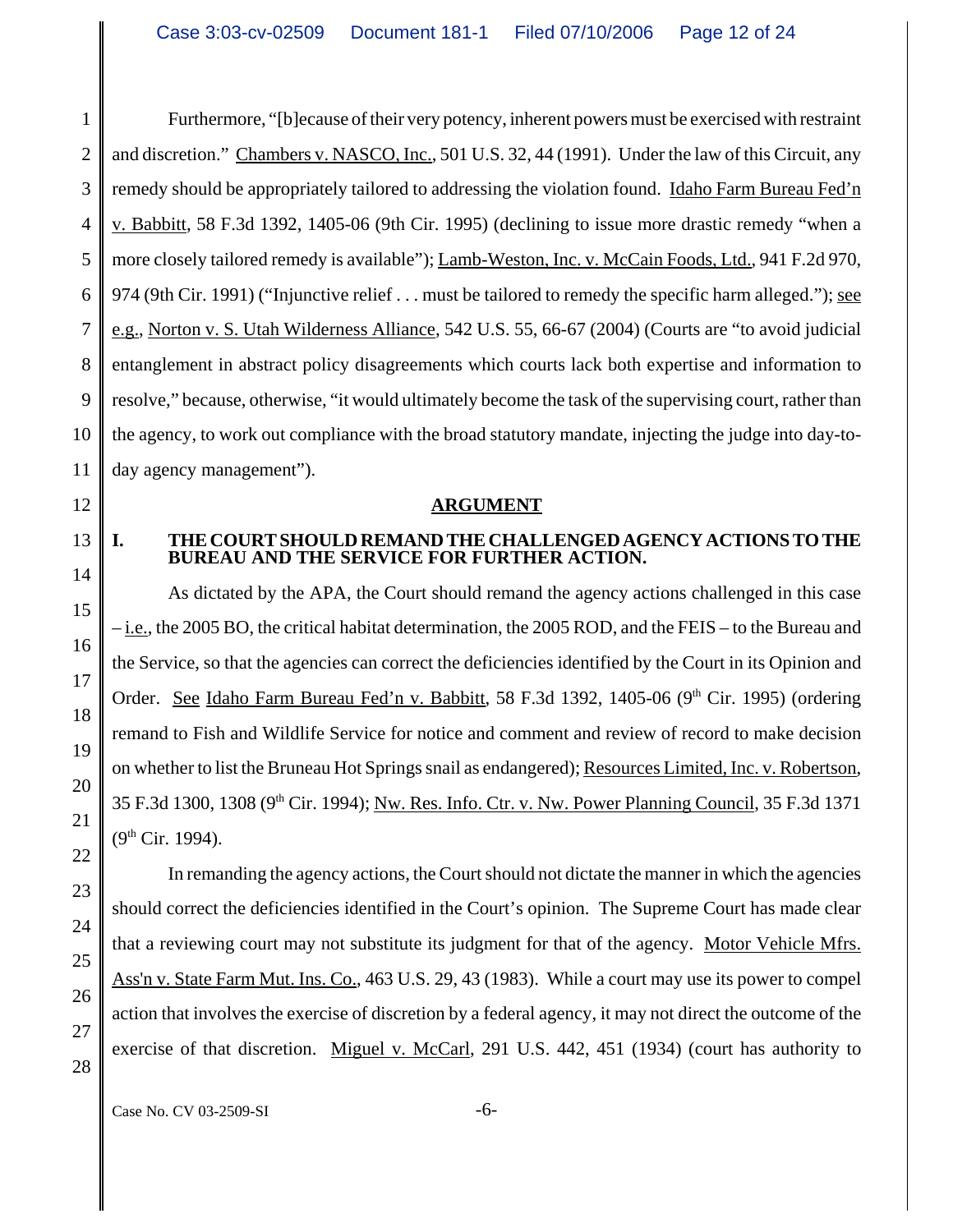1 2 3 4 5 6 7 8 9 "compel action, when refused, in matters involving judgment and discretion, but not to direct the exercise of judgment or discretion.") (emphasis supplied); see Vermont Yankee Nuclear Power Corp. v. Natural Res. Def. Council, 435 U.S. 519, 544 (1978) (holding that following remand "the agency should normally be allowed to 'exercise its administrative discretion in deciding how, in light of internal organization considerations, it may best proceed to develop the needed evidence and how its prior decision should be modified in light of such evidence as develops.'") (quoting Fed. Power Comm'n v. Transcontinental Gas Pipe Line Corp., 423 U.S. 326, 333 (1976)). Accordingly, in remanding the agency actions, the Court should not dictate to the agencies how they must remedy the deficiencies identified by this Court in its Opinion and Order.

10 11 12 13 14 15 16 17 18 Furthermore, in fashioning a remedy, the Supreme Court has cautioned that courts are not to impose schedules for the completion of activities on remand absent substantial justification. See e.g., Federal Power Comm'n v. Transcontinental Gas Pipe Line Corp., 423 U.S. 326, 333 (1976) ("In the absence of substantial justification for doing otherwise, a reviewing court may not, after determining that additional evidence is requisite for adequate review, proceed by dictating to the agency the methods, procedures, and time dimension of the needed inquiry.") (emphasis added) (footnote omitted) (citing SEC v. Chenery Corp., 332 U.S. 194, 196 (1947)). Likewise, if substantial justification exists, any schedule imposed by the Court must be reasonable. See Center For Biological Diversity v. Norton, 212 F. Supp. 2d 1217, 1221 (S.D. Cal. 2002).

19 20 21 22 23 24 25 26 27 28 During remand, the Bureau and the Service intend to make every effort to complete the required actions and correct the deficiencies identified by this Court in an expeditious manner, consistent with appropriate levels of public participation and involvement and without sacrificing sound decisionmaking practices. Moreover, while the activities on remand occur, the Bureau will maintain the administrative closures, which exclude OHV use in a significant portion of the Dunes and provide protections to the listed and other sensitive resources within the Dunes. See Section II, *infra*; Declaration of Jack Anthony Danna ("Danna Decl.") ¶ 19 (attached as Exhibits A and B hereto). Because the PMV and other sensitive resources will be adequately protected during remand, substantial justification does not exist for establishing deadlines for the completion of agency actions on remand; thus, the Court should refrain from establishing arbitrary deadlines in this case.

Case No. CV 03-2509-SI -7-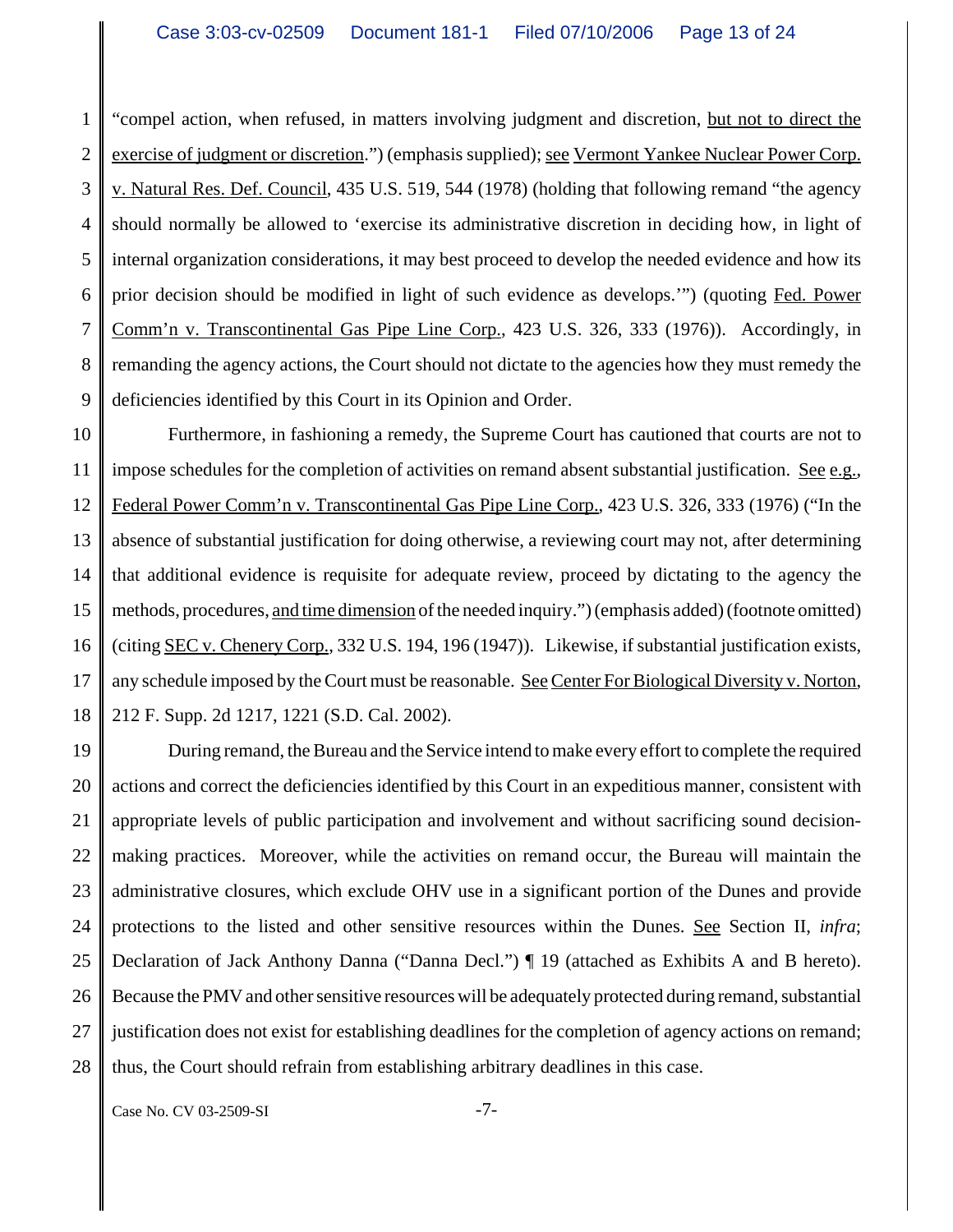2

3

4

5

6

7

8

9

10

11

12

13

14

15

16

17

18

19

20

21

22

23

24

25

26

27

28

## **II. THE COURT SHOULD NARROWLY TAILOR THE ISSUANCE OF ANY INJUNCTIVE RELIEF.**

To the extent the Court finds it necessary to order injunctive relief, the relief should consist solely of maintaining the interim administrative closures in the Dunes. See "Temporary Closure of Approximately 49,300 Acres to Motorized Vehicle Use of Five Selected Areas in the ISDRA," 66 Fed. Reg. 53,431-32 (Oct. 22, 2001); Pls' Reply at 2 (requesting an order maintaining the administrative closures). This is precisely the relief that Plaintiffs have sought, and it has already been found reasonable by the courts.

In March 2000, the Center for Biological Diversity, the Sierra Club, and Public Employees for Environmental Responsibility filed a complaint alleging that BLM was in violation of Section 7 of the ESA, 16 U.S.C. § 1536(a)(2), because it had failed to enter into formal consultation with FWS on the effects of the adoption of the CDCA Plan, as amended, on threatened and endangered species. Center for Biological Diversity v. BLM, Case No. C-00-0927 WHA-JCS (N.D. Cal.). Several groups of recreationists in the CDCA Area were granted status as Defendant-Intervenors in the action, and a number of other parties participated as amicus. After extensive Court-supervised settlement negotiations, Plaintiffs, Defendants, and Defendant-Intervenors entered into a series of agreements, collectively referred to as the "Consent Decree," to establish interim actions to be taken to provide temporary protection for endangered and threatened species pending completion of consultation between BLM and FWS on the CDCA Plan. ROD AR Sec. 3 at 15997. Pursuant to the agreements, BLM temporarily closed five areas in the ISDRA, totaling approximately 49,000 acres, to OHV and other recreational use as a means to protect the PMV. BO AR Doc #128. These closures remained in place until BLM signed the decision document implementing the new RAMP for the ISDRA. Pursuant to this litigation, the administrative closures have remained in place.

Plaintiffs have already agreed that the current management of the Dunes, as modified by the administrative closures, protects the sensitive resources in the dunes, as evidenced by their request for an "order maintaining the current vehicle closures at the Dunes." Pls' Reply at 2. Plaintiffs have represented to this Court throughout this litigation that the interim administrative closures and the Bureau's modified management of the Dunes has been adequate in ensuring that the sensitive resources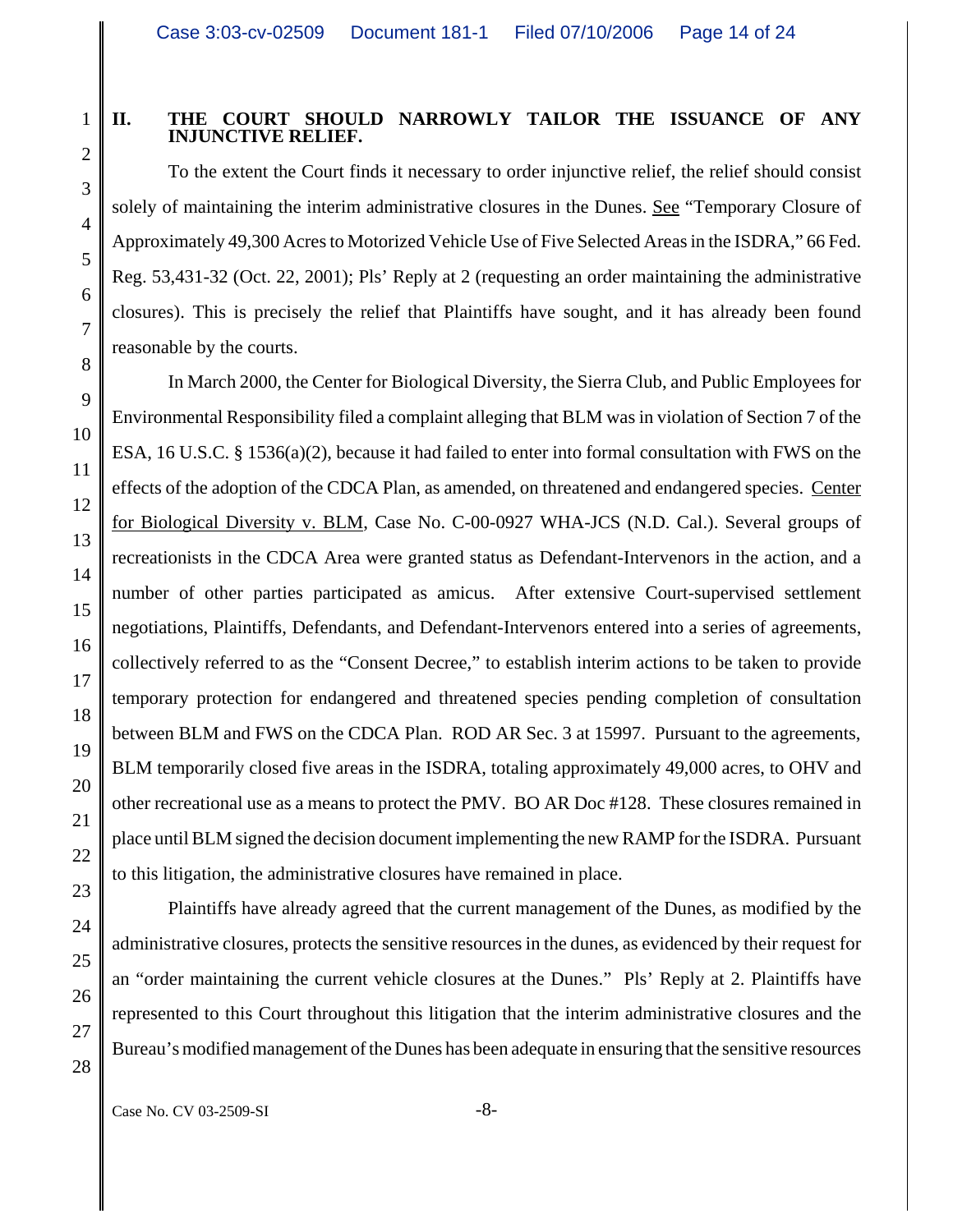1 2 3 4 5 6 7 8 9 10 11 within the Dunes are protected. See, e.g., Pls' Reply at 38 (The administrative closures and management thereunder "is a reasonable and viable alternative for managing the Dunes for multiple use and species protection as has been shown over the last five years."); Pls' Motion for Preliminary Injunction at 1 (Dkt. #15) (filed Aug. 8, 2003) ("Plaintiffs seek a preliminary injunction that would set aside the illegal BiOp and preserve the balanced interim management regime currently in place at the Dunes . . . ."); see also, Pls' MSJ at 42-44, Pls' Reply at 39, 42. The Court has also acknowledged that maintaining the administrative closures in the Dunes is "a reasonable and viable alternative for managing the Dunes for multiple use and species protection." CBD v. BLM, 422 F. Supp. 2d at 1160, 1161-62. And the Court in the American Sand Association litigation determined that the Bureau's decision to administratively close potions of the Dunes was reasonable under the circumstances. See American Sand Ass'n v. Dep't of Interior, 268 F. Supp. 2d 1250 (S.D. Cal. 2003).

12 13 14 15 16 17 18 19 20 21 Furthermore, the current management in the Dunes under the 2003 RAMP and the 2005 ROD, as modified by the administrative closures, has demonstrated that the sensitive resources in the Dunes are adequately protected. See Danna Decl.  $\P$  16-19. For example, the Bureau's intensive monitoring during the spring of 2005 has initially revealed that "75% of occupied [plots surveyed] and 75% of the PMV plants observed in spring 2005 are in areas currently closed to OHVs, either through Wilderness designation (the Wilderness Management Area) or through administrative closure." Danna Decl. ¶ 19. "This fact, coupled with the high number of plants that are well distributed throughout the areas of the Dunes with suitable habitat, will more than suffice to ensure the conservation of PMV during the period in which FWS reconsiders the critical habitat designation, BLM prepares supplemental draft and final EISs, and FWS issues a biological opinion on the revised RAMP." Id.

22 23 24 25 26 27 28 Consequently, the Court should limit any injunctive relief to maintaining the administrative closures in the Dunes during remand, as identified in the "Temporary Closure of Approximately 49,300 Acres to Motorized Vehicle Use of Five Selected Areas in the ISDRA," 66 Fed. Reg. 53,431-32 (Oct. 22, 2001). This relief would, as asserted by Plaintiffs, adequately provide for the protection of sensitive species during the remand process. This relief would also comport with the standards governing the issuance of injunctive relief – namely, to narrowly tailor injunctive relief to ensure that the violation is stopped and the species is adequately protected during the remand process. See Idaho Farm Bureau

Case No. CV 03-2509-SI -9-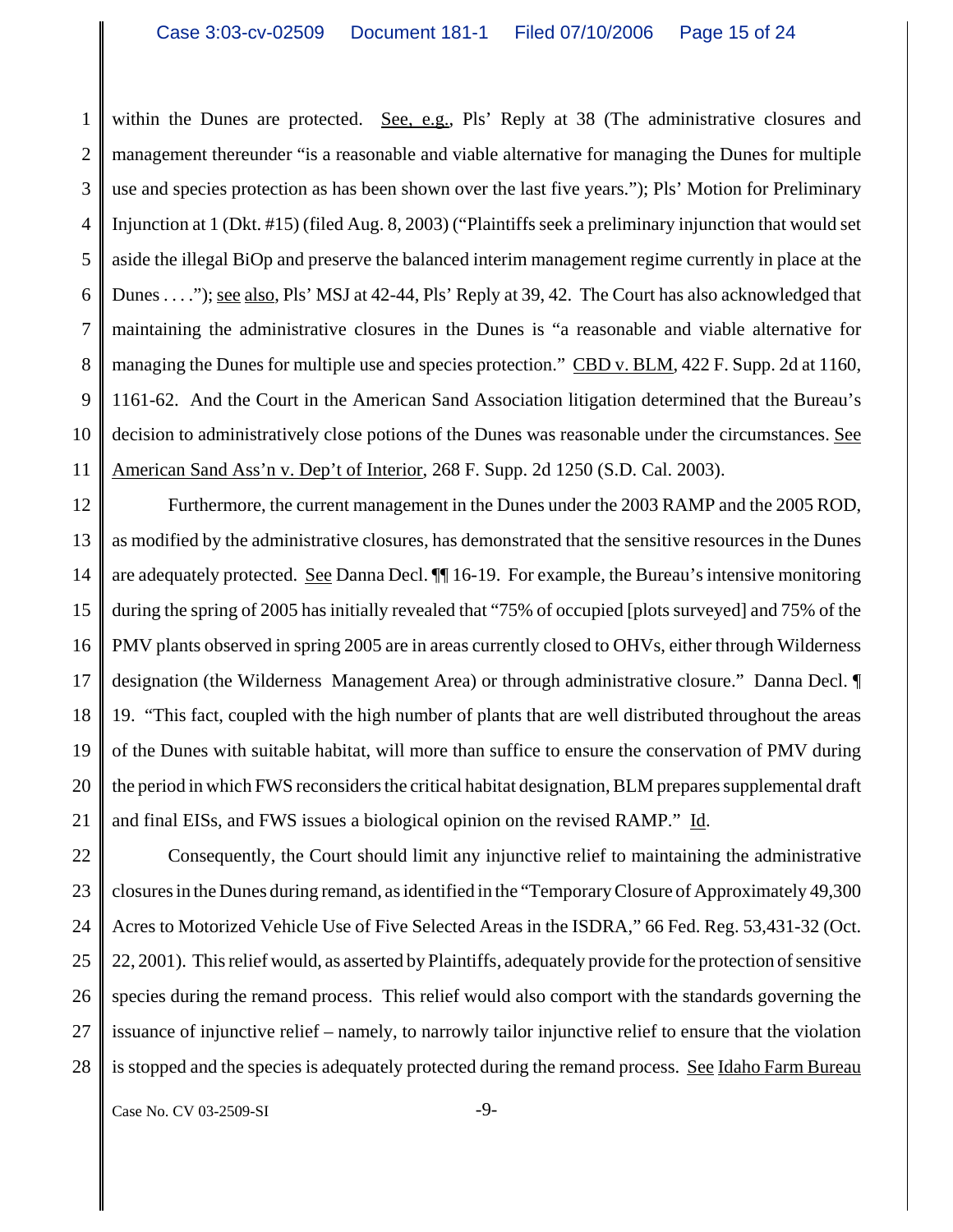1 2 3 4 Fed'n v. Babbitt, 58 F.3d 1392, 1405-06 (9th Cir. 1995) (declining to issue more drastic remedy "when a more closely tailored remedy is available"); Center for Biological Diversity v. Bureau of Land Management, Civ. No. 03-2509-SI, 2004 WL 3030209, at \* 6 (N.D. Cal. Dec. 30, 2004) ("[T]he scope of [an] injunction must be tailored to the likelihood of future harm to the [species].").

**III. THE COURT SHOULD VACATE THE CHALLENGED AGENCY ACTIONS ONLY**

**TO THE EXTENT NECESSARY TO MAINTAIN THE ADMINISTRATIVE**

- 5
- 6 7

# **A. The 2005 Biological Opinion And The 2005 Record Of Decision.**

**CLOSURES AND CURRENT MANAGEMENT IN THE DUNES.**

8 9 10 11 12 13 14 15 16 17 During summary judgment briefing, Plaintiffs requested the complete vacatur of only the 2005 BO and the 2005 ROD. See Pls' Reply at 2. However, the injunctive relief that Plaintiffs themselves seek does not necessitate the complete vacatur of the 2005 BO and the 2005 ROD. Moreover, vacating the documents would not aid in protecting the species and would negate several positive advances that have been made through the adoption of the 2005 ROD and the 2005 consultation with the Service. Accordingly, full vacatur is inappropriate. Rather, the Court should exercise its equitable discretion and only vacate the 2005 BO and the 2005 ROD to the extent necessary to accommodate the continued administrative closures in the Dunes. See MCI Telecomm. Corp. v. FCC, 143 F.3d 606, 609 (D.C. Cir. 1998) (one factor a court will consider in exercising its discretion to remand a rule without vacating is the potential disruptive effect).

18 19 20 21 22 23 24 25 26 27 First, full vacatur of the 2005 ROD is not necessary to ensure that the PMV and desert tortoise are adequately protected during the remand period. With respect to the desert tortoise, the Plaintiffs did not challenge and the Court did not rule on the Service's jeopardy analysis for the desert tortoise. Rather, the Court only found that the Service's Incidental Take Statement ("ITS") for the desert tortoise was deficient. See CBD v. BLM, 422 F. Supp. 2d at 1121-22. Because the ITS is severable and distinct from the underlying jeopardy analysis for the desert tortoise, the Court should leave in place the underlying jeopardy analysis for the desert tortoise while the Service revisits its ITS. Center for Biological Diversity v. Bureau of Land Management, 2004 WL 3030209, at \*4 (noting that, under circumstances where findings in a BO may be considered separately, partial vacatur of only the deficient portions of a BO may be appropriate).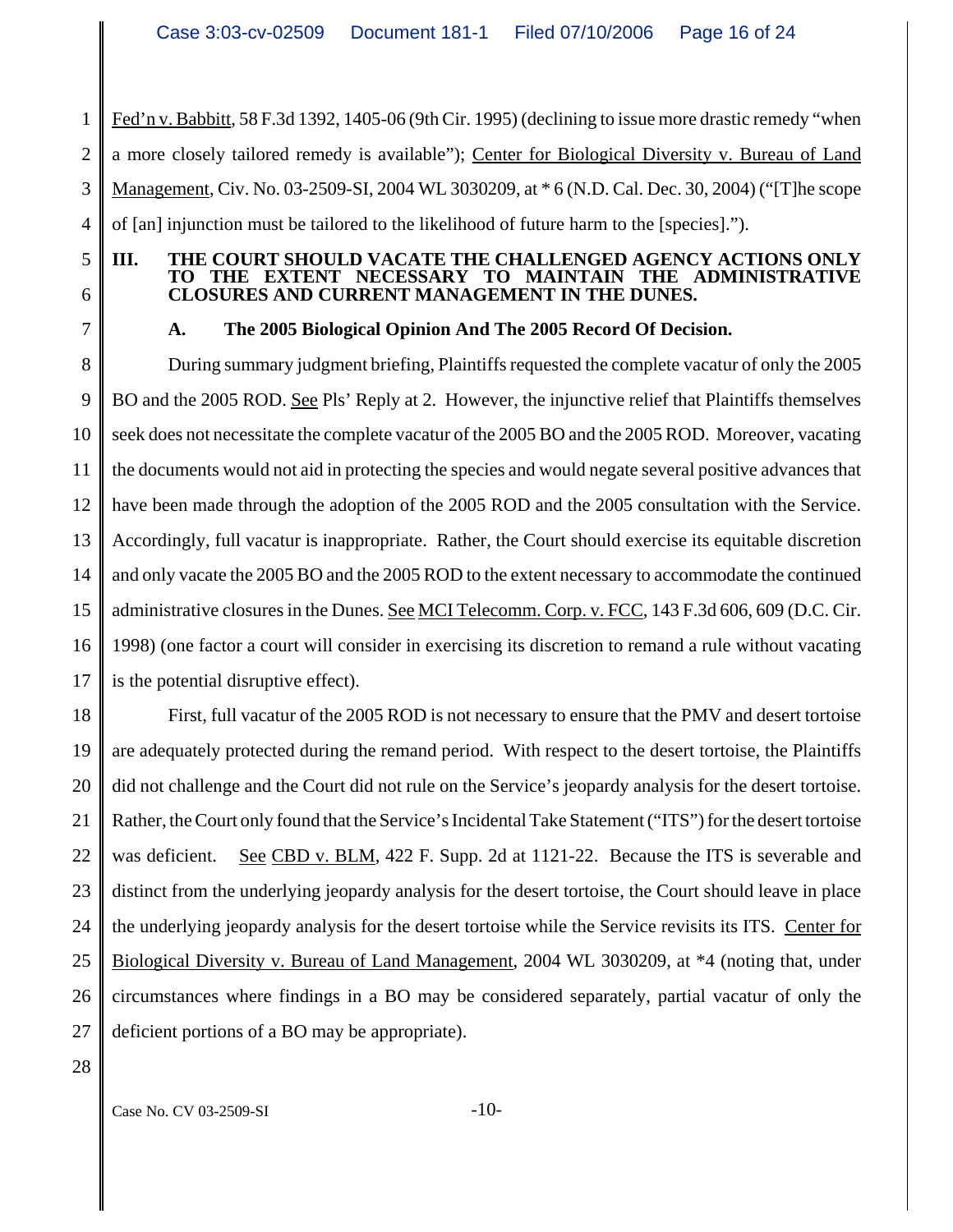With respect to the PMV, the injunctive relief requested by Plaintiffs asks that the Bureau maintain the administrative closures in the Dunes, which will adequately protect PMV on remand. This relief can be granted and effectuated with partial vacatur of the 2005 ROD and 2005 BO, as this Court already granted such relief in its Order for Managing Remaining Claims In Case (Dkt. #131) (filed Mar. 23, 2005). As the Court stated:

Notwithstanding any contrary provision of the Record of Decision, the Temporary Closure of Approximately 49,300 Acres to Motorized Vehicle Use of Five Selected Areas in the Imperial Sand Dunes Recreation Area published by BLM in the Federal Register on October 22, 2001, 66 Fed. Reg. 53431-02, shall remain in effect until this Court has heard and ruled upon the merits of any challenge to the Record of Decision and January 25, 2005, biological opinion . . . .

March 23, 2005 Order at 3. Accordingly, the same method can be employed here to maintain a management regime in the Dunes that adequately protects the sensitive resources, such as the PMV, during the remand period, thereby appropriately tailoring the remedy to the violations in this case.

Second, permitting portions of the 2005 ROD and the 2005 BO to remain in place during the remand period would compliment, rather than detract from, species protection in the Dunes. While this Court found certain deficiencies with the Bureau's 2005 ROD and the 2005 BO, those management and analysis documents were based on current and up-to-date information and were developed through rigorous process of public participation, environmental review and analysis, and land-use planning. See Danna Decl. ¶ 3-4. Many of those actions and measures expressed in and authorized by the 2005 ROD make important strides in public resource management planning and in species protection.

For example, the 2003 RAMP and the 2005 ROD (1) incorporate a comprehensive program that includes data collection, monitoring, ISDRA-wide adaptive management, restrictions on OHV use, and enhanced user information and education; (2) implement permitting or other methods to minimize use in sensitive areas; (3) require self-policing by OHV users to keep users out of sensitive areas; (4) call for partial closure of sensitive areas; and (5) call for complete closure of areas when necessary. See BO AR Doc #697 at 12360-64, 12389. See also CBD v. BLM, 422 F. Supp. 2d at 1129 (discussing the RAMP's monitoring and research plan). The 2005 ROD amended the multiple use classifications within the Dunes, expanded the Dunes by 1,200 acres, incorporated a comprehensive set of goals and objectives for managing the Dunes, and increased and enhanced law enforcement capabilities in the Dunes. See Danna Decl. ¶ 4. As the Bureau has explained, "[t]his new management regime [under the 2005 ROD] provides substantially better control over public use, protection of sensitive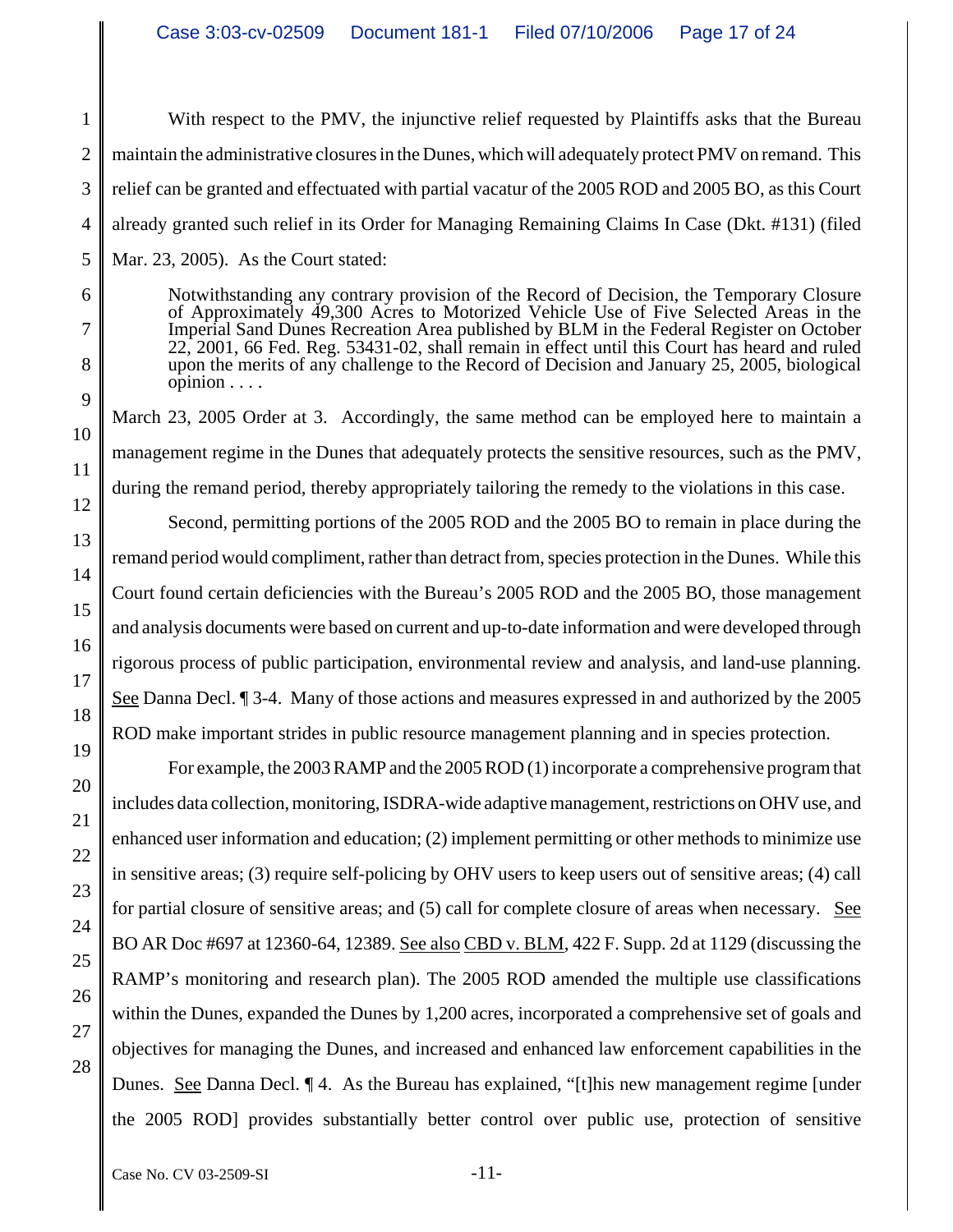1 2 environmental resources, and enhancement of visitor experience." Id. ¶ 7, 9 (noting the enhanced law enforcement provisions and visitor support provisions under the 2005 ROD).

3 4 5 6 7 8 9 Were the 2005 ROD vacated in its entirety, these resources would go by the wayside and the Bureau would revert to the 1987 Decision Record ("DR") and the 1987 RAMP to fulfill its statutorily mandated duty to manage the public lands under its jurisdiction. See Danna Decl. ¶ 3 (noting obligation to manage public lands pursuant to approved management plan); id. ¶ 12 (noting that, in the absence of the 2005 ROD, the 1987 DR and RAMP would become the guiding management documents in the Dunes). The management regime under the 1987 DR and RAMP, however, is less protective of sensitive resources in the Dunes than the more current and up-to-date 2003 RAMP and 2005 ROD.

10 11 12 13 14 15 16 17 18 19 20 21 22 23 24 For example, unlike the 1987 RAMP and DR, the 2005 ROD eliminates certain motorized vehicle corridors, thereby increasing protection to undeveloped and wilderness areas in the Dunes. Danna Decl. at ¶ 8. Unlike the 1987 RAMP and DR, the 2005 ROD eliminates several development and construction projects, thereby minimizing impacts to the Dunes, the PMV, and its habitat. Id. Vacating the entire 2005 ROD jeopardizes significant projects and the funding budgeted for such projects (nearing 1 million dollars) which will not affect sensitive resources in the Dunes, id.; hinders day-to-day management relating to commercial uses and activities in the Dunes, such as the increased regulation of commercial vendors and the burgeoning tour bus industry under the 2005 ROD, id. ¶ 10; jeopardizes money-generating activities which provide invaluable resources to the Bureau to manage the Dunes, id.; and eliminates important and vital improvements relating to environmental education and interpretative programs in the Dunes; id.  $\parallel$  11. See also Danna Decl. at  $\parallel$  8 (noting that the 1987 DR and RAMP would reinstate other management objectives less protective of species and habitat, such as the 1987 RAMP's provisions regarding the leasing of public lands for OHV rental and sales, restaurant development, RV park development, and development of other types of business establishments).

26

25 27 28 At bottom, while Defendants recognize that Plaintiffs' request to maintain administrative closures during remand is appropriate in this case, Defendants also believe that the Bureau should manage the Dunes based on the most current and up-to-date management documents established through public participation, based on current species data, and developed with a focus on furthering

Case No. CV 03-2509-SI -12-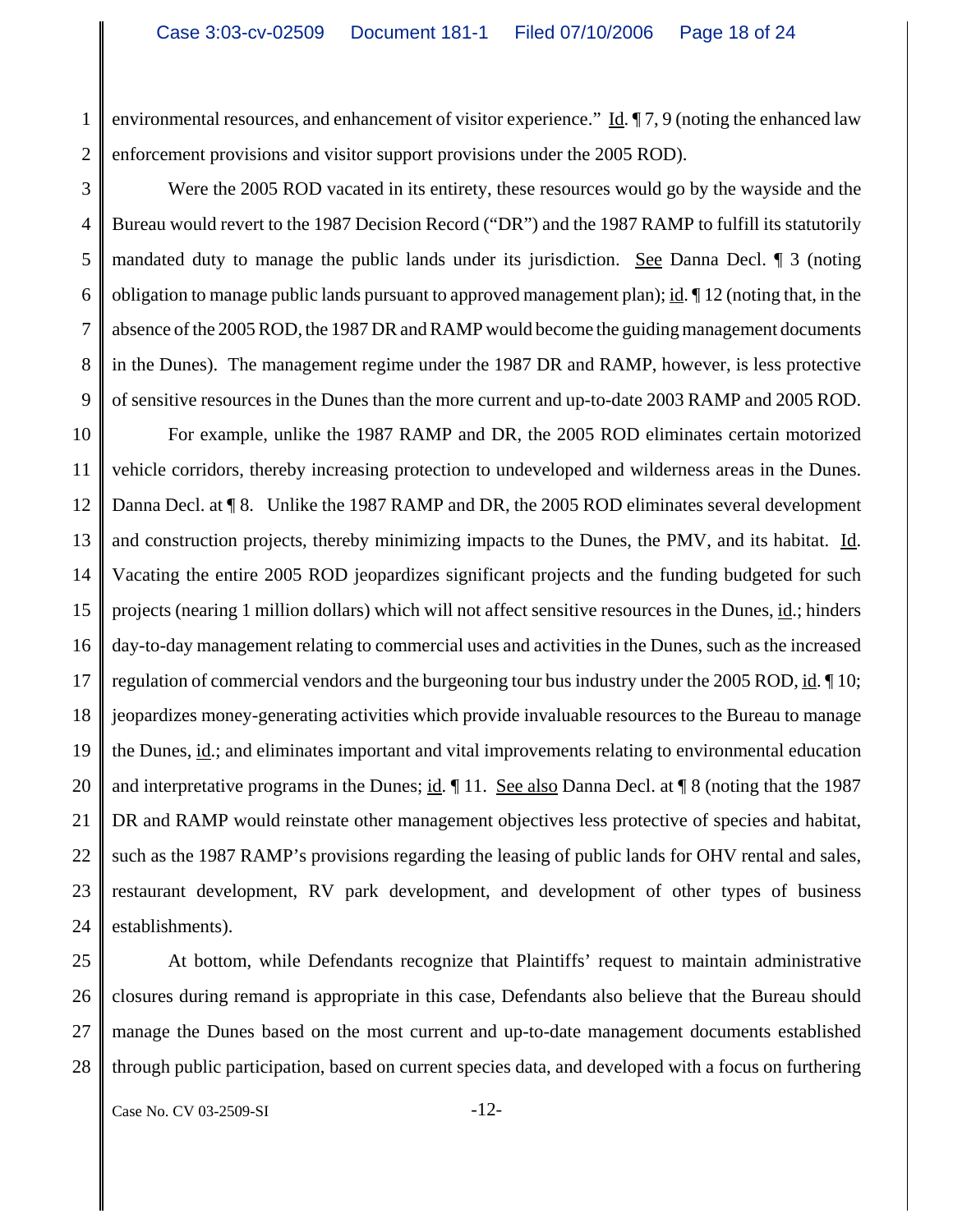1 2 3 4 5 6 7 8 species protection in the Dunes. Full vacatur of the 2005 BO and 2005 ROD would undermine this progress and would fail to provide any real benefits in terms of increasing protection of the PMV or desert tortoise. Indeed, as demonstrated above, full vacatur of the documents would lead to a less protective management regime in the Dunes. Under these circumstances, it is appropriate to decline to order full vacatur. Such a decision would be consistent with the ESA's prescribed approach of "institutionalized caution,"  $\underline{TVA}$  v. Hill, 437 U.S. 153, 194 (1978), and the Ninth Circuit's binding direction to avoid vacatur where there is a "possibility of undesirable consequences which we cannot now predict." Western Oil and Gas Ass'n v. EPA,  $633$  F.2d  $803$ ,  $813$  ( $9<sup>th</sup>$  Cir. 1980).

9 10 11 12 13 14 15 16 17 18 Accordingly, Defendants respectfully request that the Court exercise its discretion and only vacate the 2005 BO and the 2005 ROD to the extent necessary to maintain the administrative closures in the Dunes, as this Court did in preserving the administrative closures and current management regime during the pendency of this case. See March 23, 2005 Order at 3; see, e.g., Center for Biological Diversity v. Bureau of Land Management, 2004 WL 3030209, at \* 7 (declining to enter injunctive relief when such relief "is not required to adequately protect the [species] pending re-issuance of a new biological opinion"); Center for Biological Diversity v. U.S. Fish and Wildlife Serv., 2005 WL 2000928, at \* 16 (N.D. Cal. Aug. 19, 2005) (noting a court retains discretion in deciding whether or not to vacate challenged actions, regardless of whether the deficiencies were substantive or procedural in nature).

19

## **B. The Service's Final Critical Habitat Rule.**

20 21 22 23 24 25 26 27 Plaintiffs do not request that the Service's final critical habitat rule, 69 Fed. Reg. 47,330 (Aug. 4, 2004), be vacated, and Defendants agree that the appropriate course would be to leave the critical habitat determination in place pending the completion of new economic and Section 4(b)(2) analyses consistent with the Court's Opinion and Order. The areas designated as critical habitat under the final rule were not challenged by Plaintiffs nor found deficient by this Court. Moreover, this Court has recognized the beneficial aspects of designating critical habitat for endangered and threatened species. CBD v. BLM, 422 F. Supp. 2d at 1142-1145. Under these circumstances, the final rule designating critical habitat should remain in place while the economic analysis and the exclusions of critical habitat

28

Case No. CV 03-2509-SI -13-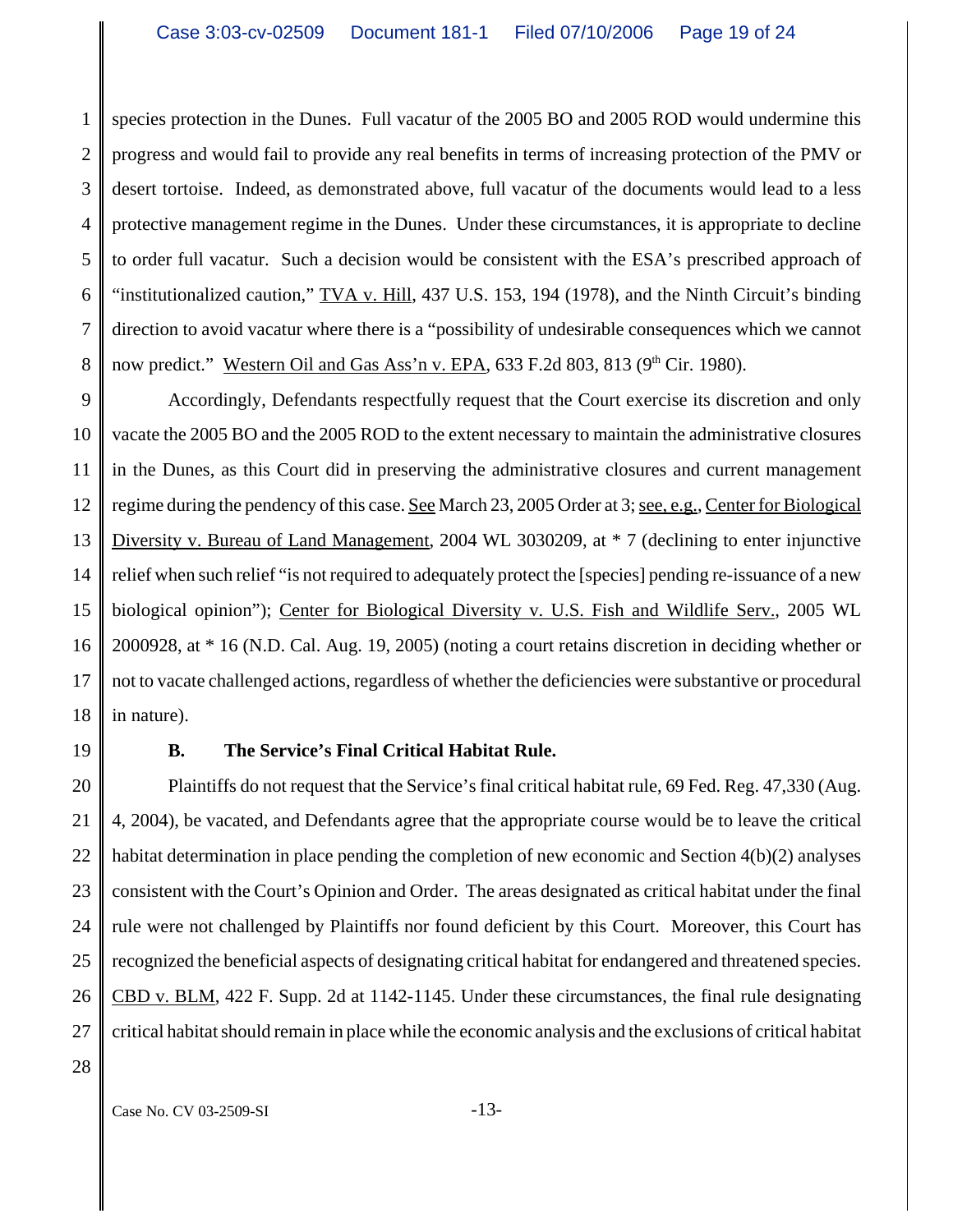1 2 pursuant to 16 U.S.C. § 1533(b)(2) are remanded to the Service for reevaluation, based on the Service's proposed critical habitat rule and consistent with the Court's Opinion and Order.

3 4

### **C. The Court Should Not Vacate Underlying Environmental Analysis And Land-Use Planning Documents, Such As The Bureau's Final Environmental Impact Statement And The 2003 ISDRA RAMP.**

5 6 7 8 9 10 11 12 This Court should further decline to vacate or set aside the Bureau's FEIS and 2003 ISDRA RAMP. The FEIS and 2003 ISDRA RAMP were documents created pursuant to statutory mandate and used to inform and guide the Bureau's final land-use planning decisions and determinations. Because the Court should remand the 2005 ROD, and because the Court found deficiencies with the Bureau's FEIS, the Bureau will have to revisit the FEIS and the 2003 ISDRA RAMP on remand. See Danna Decl. at ¶¶ 12, 19 (noting Bureau's intent to revisit its RAMP, ROD, and environmental analyses during remand). Accordingly, as stated above, an appropriate remedy in this case is an order remanding the FEIS to the Bureau for further action consistent with the Court's Opinion and Order.

13 14 15 16 17 18 19 20 21 The Court should not, however, dictate how the Bureau should correct the deficiencies highlighted by the Court, for instance by ordering the Bureau to complete an entirely new FEIS or RAMP. With respect to the 2003 ISDRA RAMP, although the Bureau's 2003 RAMP was discussed in briefing and in the Court's Opinion and Order, Plaintiffs did not challenge the adequacy of the 2003 RAMP. See, e.g., CBD v. BLM, 422 F. Supp. 2d at 1167 n. 39. Accordingly, the 2003 RAMP is not implicated in the remedy phase of this litigation and, if asked, the Court should decline to exercise jurisdiction over a land-use planning decision not specifically reviewed or challenged in these proceedings. See Center for Biological Diversity v. BLM, Civ. No. 03-2509-SI, 2004 WL 3030209, at \*9 (declining to vacate an Incidental Take Statement not independently challenged in the litigation).

22 23 24 25 26 27 28 With respect to the FEIS, this Court should not eliminate the Bureau's discretion to supplement its existing environmental analysis through its remedy order, for instance by ordering the Bureau to complete a new FEIS. In issuing the FEIS, the Bureau devoted significant resources and efforts to formulate the proposed action (2003 RAMP) and its supporting environmental analysis (FEIS). The public comment period for the draft EIS was open for ninety days from March 29, 2002 through June 28, 2002. ROD AR Sec.2 at 09488. Six public meetings were held to explain the EIS and RAMP to the public, and BLM received over 7,000 comments, out of which over 1,000 unique issues were

Case No. CV 03-2509-SI -14-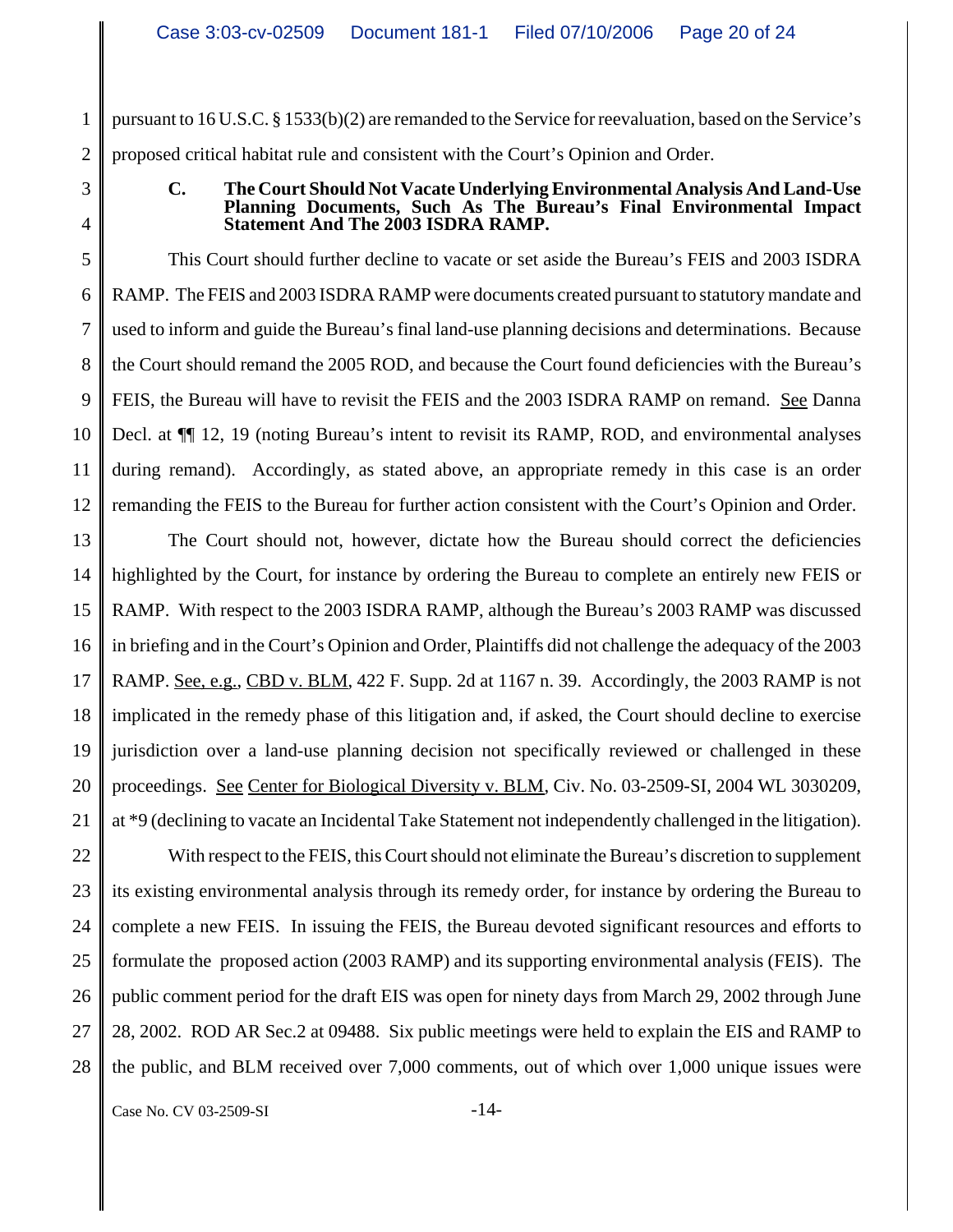1 2 3 identified and considered by the Bureau. Id. The Bureau considered these issues, gathered additional information and materials, and engaged in an extensive environmental analysis of the Dunes and the management therein. See Danna Decl. ¶¶ 13-15.

4 5 6 7 8 9 10 11 12 13 14 15 16 17 18 19 20 While the Court found deficiencies in the Bureau's FEIS, these deficiencies only pertained to certain portions of the FEIS and did not render the entire FEIS or the process employed in developing the FEIS invalid or deficient. For purposes of efficiency, the Bureau could legally prepare a supplemental EIS, as contemplated by the Council on Environmental Quality regulations at 40 C.F.R.  $§$  1502.9(c)(1), to supplement the already completed analysis. See Danna Decl.  $\P$  13-14 (noting potential availability to the Bureau to engage in supplemental NEPA analysis and noting that the Bureau's decision on how to proceed will ultimately depend on several factors, such as the Service's final critical habitat determination). Were this Court to issue relief requiring the Bureau to start the environmental analysis process anew, for instance by vacating or setting aside the FEIS, the Court would effectively foreclose this valid and legally permissible means of addressing and correcting the problems identified by the Court. This result should be avoided, as aptly noted by the Ninth Circuit in Metcalf v. Daley, 214 F.3d 1135, 1146 ( $9<sup>th</sup>$  Cir. 2000). There, the court found violations with an agency's compliance with NEPA and subsequently addressed the question of whether it could dictate how an agency must comply with NEPA on remand. Id. The court found that it could not, recognizing its "limited role in this process" and acknowledging that "[t]he manner of ensuring that the process for which we remand this case is accomplished objectively and in good faith shall be left to the relevant agencies." Id.

21 22 23 24 25 26 27 28 In accord, Defendants respectfully request that the Court remand the FEIS to the Bureau, without vacating the FEIS or setting it aside, and permit the agency to exercise its discretion and judgment to correct the deficiencies identified by this Court. See, e.g., Vermont Yankee, 435 U.S. at 549 (a court may not "impose upon the agency its own notion of which procedures are 'best' or most likely to further some vague, undefined public good"); National Tank Truck Carriers v. EPA, 907 F.2d 177, 185 (D.C. Cir. 1990) ("We will not, indeed we cannot, dictate to the agency what course it must ultimately take . . . . It may even be that the EPA will choose some other solution altogether. In any event, that choice is the agency's and not ours." (citations omitted)).

Case No. CV 03-2509-SI -15-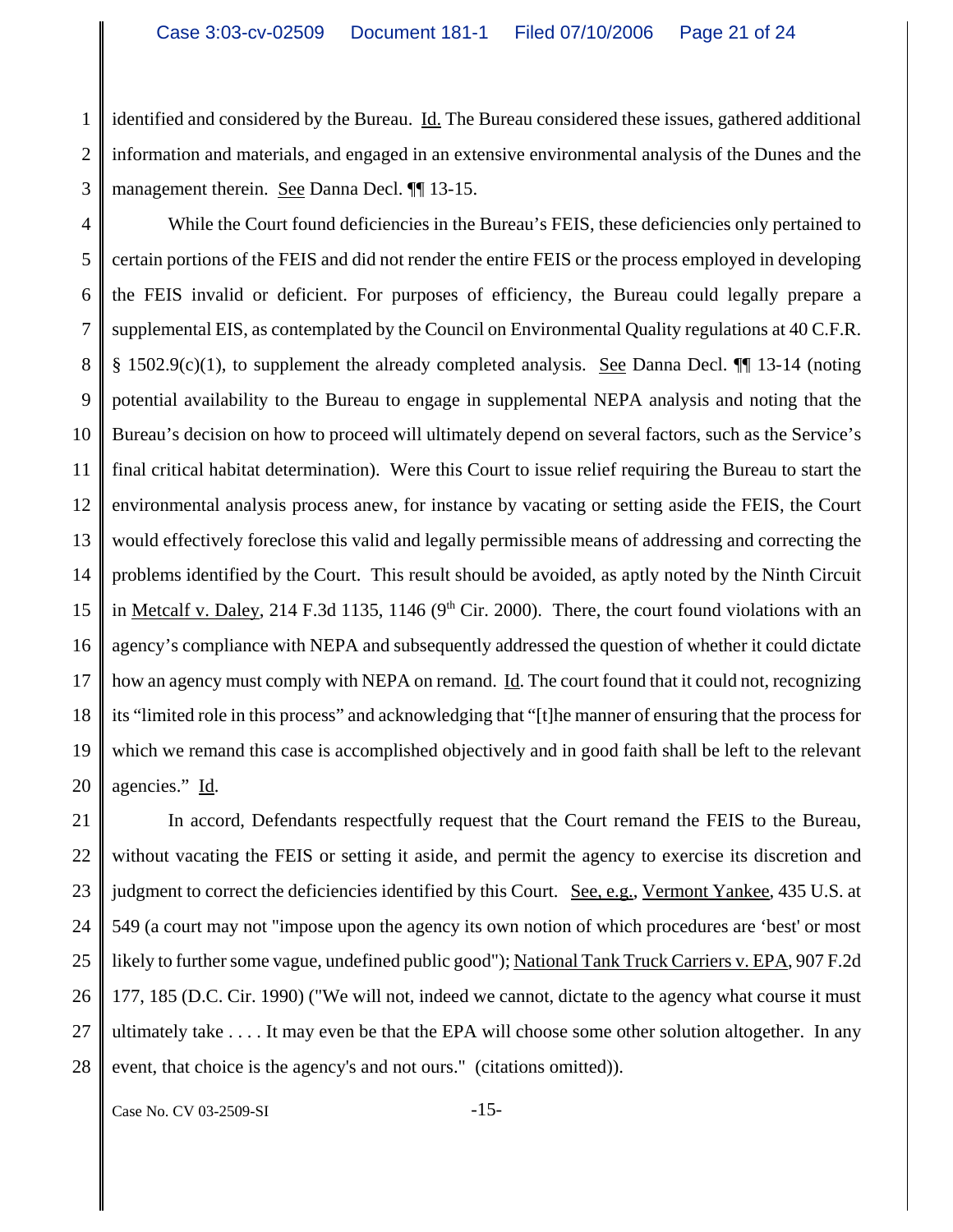## **IV. TERMINATION OF THE INJUNCTION.**

2 3 4 5 6 7 8 9 10 11 12 13 14 15 Plaintiffs have also requested that the injunctive relief remain in place "until and unless FWS develops a biological opinion and critical habitat designation consistent with the ESA, and BLM produces an EIS and Record of Decision compatible with the ESA, NEPA, and FLPMA." Pls' Reply at 2. Defendants agree that once an agency develops and produces a superceding BO, critical habitat designation, EIS, or ROD under the applicable statutory guidelines, any injunctive relief as to the original BO, critical habitat designation, EIS, or ROD must terminate. Judge Armstrong recently iterated the rationales and principles supporting the termination of injunctive relief automatically upon the issuance of new or revised agency action, explaining that the Court lacks jurisdiction over the prior challenged agency actions once new agency action is issued. See Pac. Coast Fed'n of Fisherman's Ass'ns v. U.S. Bureau of Reclamation ("PCFFA"), Civ. No. 02-2006-SBA, 2006 WL 1469390 (N.D. Cal. May 25, 2006); <u>see also Forest Guardians v. U.S. Forest Serv.</u>, 329 F.3d 1089, 1096 (9<sup>th</sup> Cir. 2003) (claim is moot where agency action has been superseded by new agency action); Am. Rivers v. Nat'l Marine Fisheries Serv., 126 F.3d 1118, 1124 (9th Cir. 1997) (specifically finding that issuance of new biological opinion rendered previous challenge to old biological opinion moot).

16 17 18 19 20 21 22 23 Here, once the Bureau or the Service complete the agency actions challenged in this case, the Court will lack jurisdiction over Plaintiffs' claims challenging those actions. Moreover, the Plaintiffs' entire case will become moot once the Bureau and the Service complete all agency actions on remand, culminating with an appropriate approval document. Consequently, all relief granted in this case, including any injunctive relief, must terminate automatically upon the issuance of a new BO and approval document (e.g., a new ROD) for the Dunes. See PCFFA, 2006 WL 1469390 at \*9 (amending its remedy order to provide that the injunctive relief "expires upon the completion of a new biological opinion").

- 24 **//**
- 25 **//**
- 26 **//**
- 27 **//**
- 28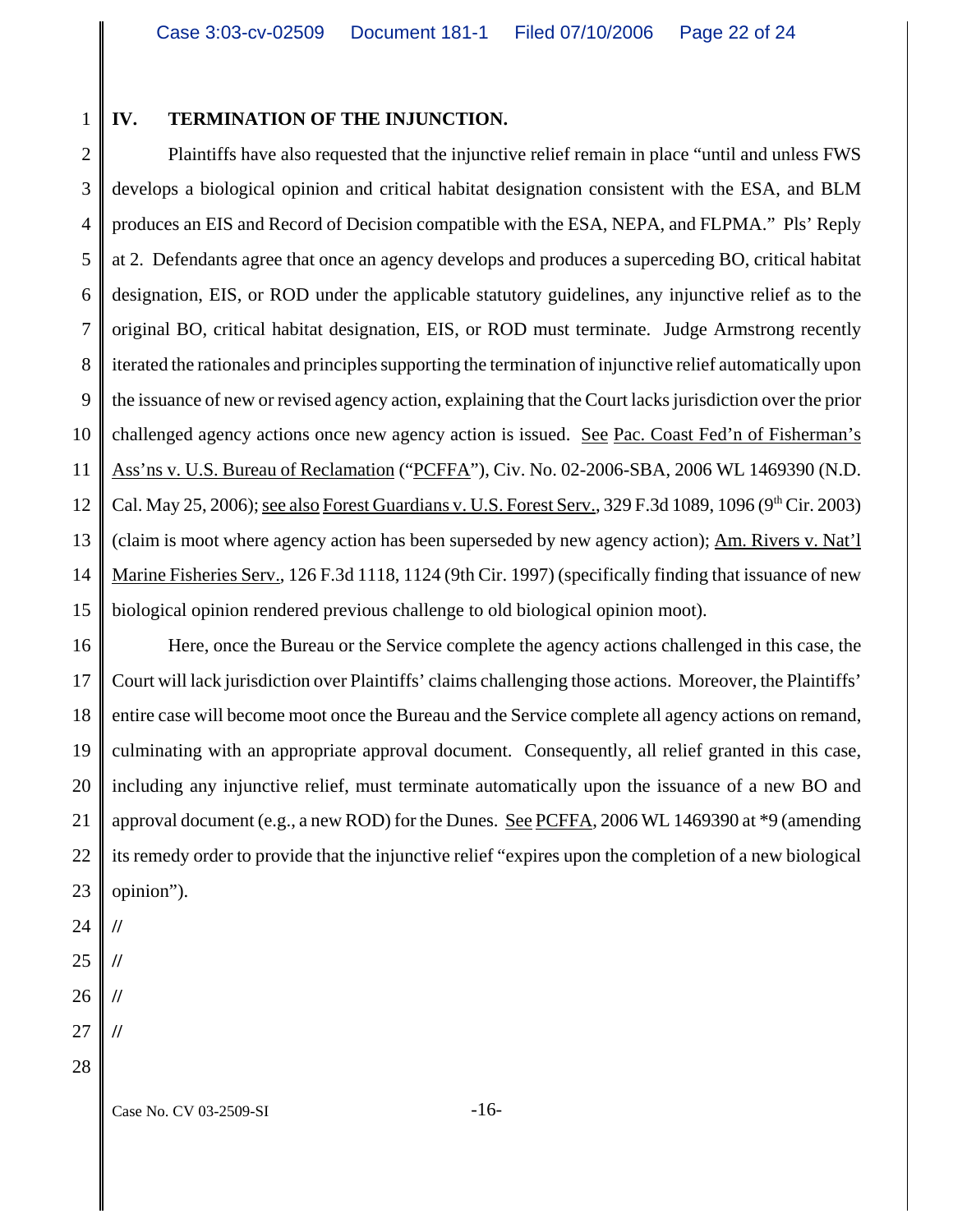## **CONCLUSION**

1

18

23

2 3 For the reasons set forth above, and without waiving their right to appeal, Federal Defendants respectfully request that the Court issue the following remedy order:

| $\overline{4}$ | (1) | The 2005 ROD, FEIS, 2005 BO, and the Section $4(b)(2)$ analyses in the final critical         |
|----------------|-----|-----------------------------------------------------------------------------------------------|
| 5              |     | habitat rule for the Peirson's milk-vetch are remanded to the Bureau and the Service for      |
| 6              |     | further action consistent with the Court's Opinion and Order and applicable federal law;      |
| 7              | (2) | The Bureau shall maintain the interim administrative closures in the Dunes pursuant to        |
| 8              |     | the Temporary Closure of Approximately 49,300 Acres to Motorized Vehicle Use of               |
| 9              |     | Five Selected Areas in the Imperial Sand Dunes Recreation Area, 66 Fed. Reg. 53431-           |
| 10             |     | 02 (Oct. 22, 2001), pending completion of remand in paragraph 1, above;                       |
| 11             | (3) | The 2005 ROD and 2005 BO are vacated only insofar as necessary to maintain the                |
| 12             |     | interim administrative closures in the Dunes during remand;                                   |
| 13             | (4) | The Service's Section $4(b)(2)$ exclusions of critical habitat pursuant in its final critical |
| 14             |     | habitat rule for the Peirson's milk-vetch, 69 Fed. Reg. 47,330 (Aug. 4, 2004), and the        |
| 15             |     | Service's economic analysis prepared in conjunction with the final critical habitat rule,     |
| 16             |     | are remanded to the Service for further action consistent with the Court's Opinion and        |
| 17             |     | Order and applicable federal law. The Service's final critical habitat rule shall remain      |

- in force and effect pending the completion of the remand; and
- 19 20 21 22 (5) All injunctive relief shall expire upon the Bureau's issuance of a new decision document governing the management of the Dunes, approved after the completion of appropriate levels of environmental analysis and consultation pursuant to NEPA and the ESA.

| 24 | Dated: July 10, 2006   | Respectfully submitted,                                                         |
|----|------------------------|---------------------------------------------------------------------------------|
| 25 |                        | SUE ELLEN WOOLDRIDGE, Asst. Attorney General<br>JEAN E. WILLIAMS, Section Chief |
| 26 |                        | LISA L. RUSSELL, Assistant Section Chief<br>KEVIN W. McARDLE, Trial Attorney    |
| 27 |                        |                                                                                 |
| 28 |                        | /s/ Michael R. Eitel<br>MICHAEL R. EITEL, Trial Attorney<br>Neb. Bar No. 22889  |
|    | Case No. CV 03-2509-SI | $-17-$                                                                          |